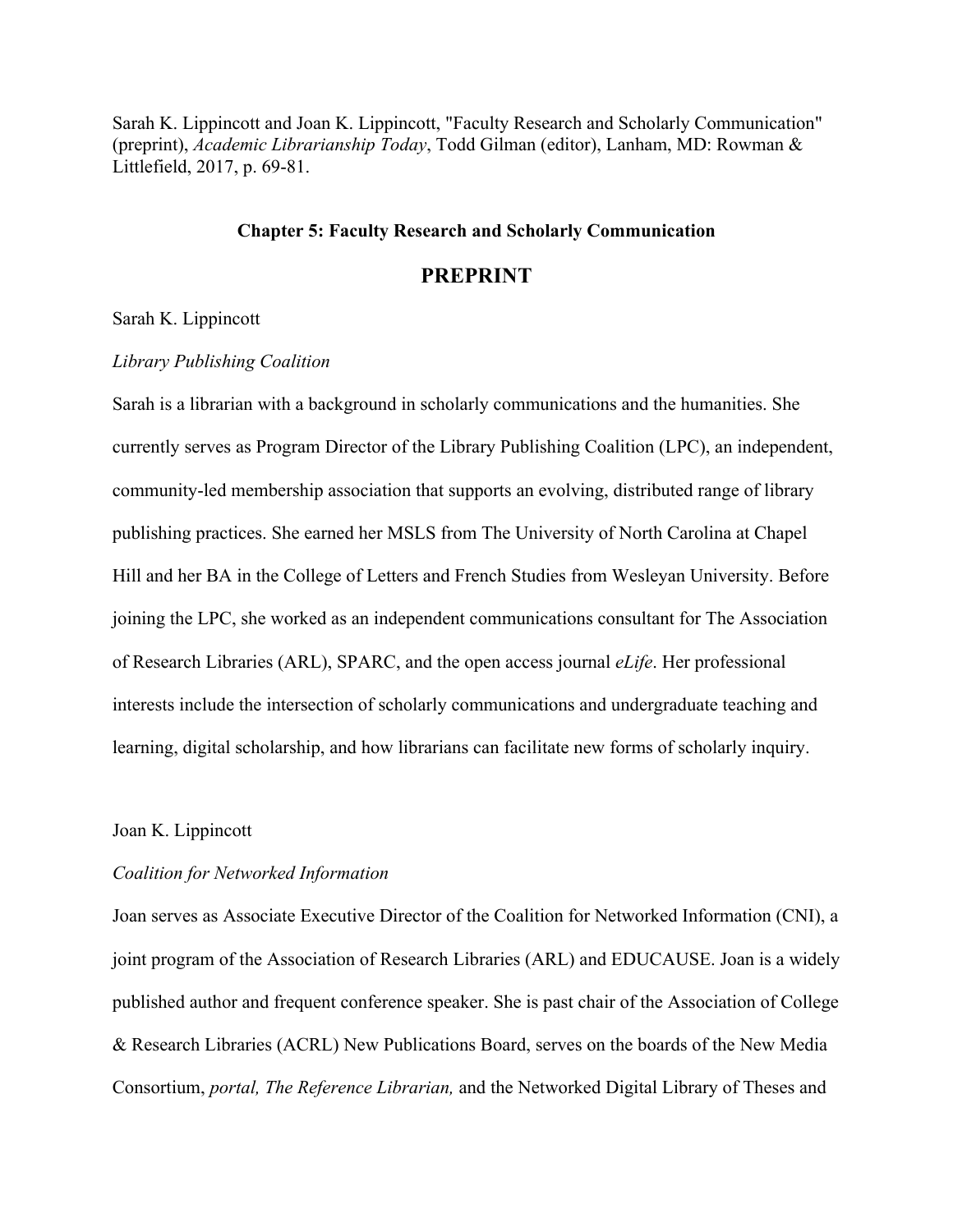Dissertations (NDLTD), and on the advisory board of the *Horizon Report* and the *Journal of Learning Spaces*. Prior to joining CNI, Joan was a librarian at Cornell, Georgetown, and George Washington universities, and SUNY Brockport. Joan received her PhD in higher education from the University of Maryland, an MLS from SUNY Geneseo, and a BA from Vassar College.

#### Introduction

The production and dissemination of knowledge lie at the heart of the university mission. Scholars in all disciplines conduct and communicate research in order to advance knowledge in their fields, to contribute to solving society's challenges, and to further their own intellectual curiosity and career aspirations. We commonly refer to the set of activities involved in this process of creation, evaluation, and sharing of scholarly research outputs as scholarly communication.<sup>1</sup> Libraries and librarians are integral to this process. They act as curators and stewards of the scholarly record, as advisors to faculty and students on the publishing process, and as advocates for systemic changes that improve access to the products of research.

As information curators and collection developers, librarians must be attuned to publishing trends as well as the research needs of the scholars at their institutions. As scholars produce and publish more and more content through informal and formal channels, librarians play an even greater role in assisting scholars with perceived information overload, helping to identify and make available relevant, high-quality content. Indeed, as the Association of College & Research Libraries (ACRL) notes, "the history of the library and the principles of librarianship is the history of the development of strategies to cope with the economics of and increasing noise in the scholarly communication system, in the interest of ensuring selectivity within, by, and for this system."2 The economics of publishing has an equally acute influence on collection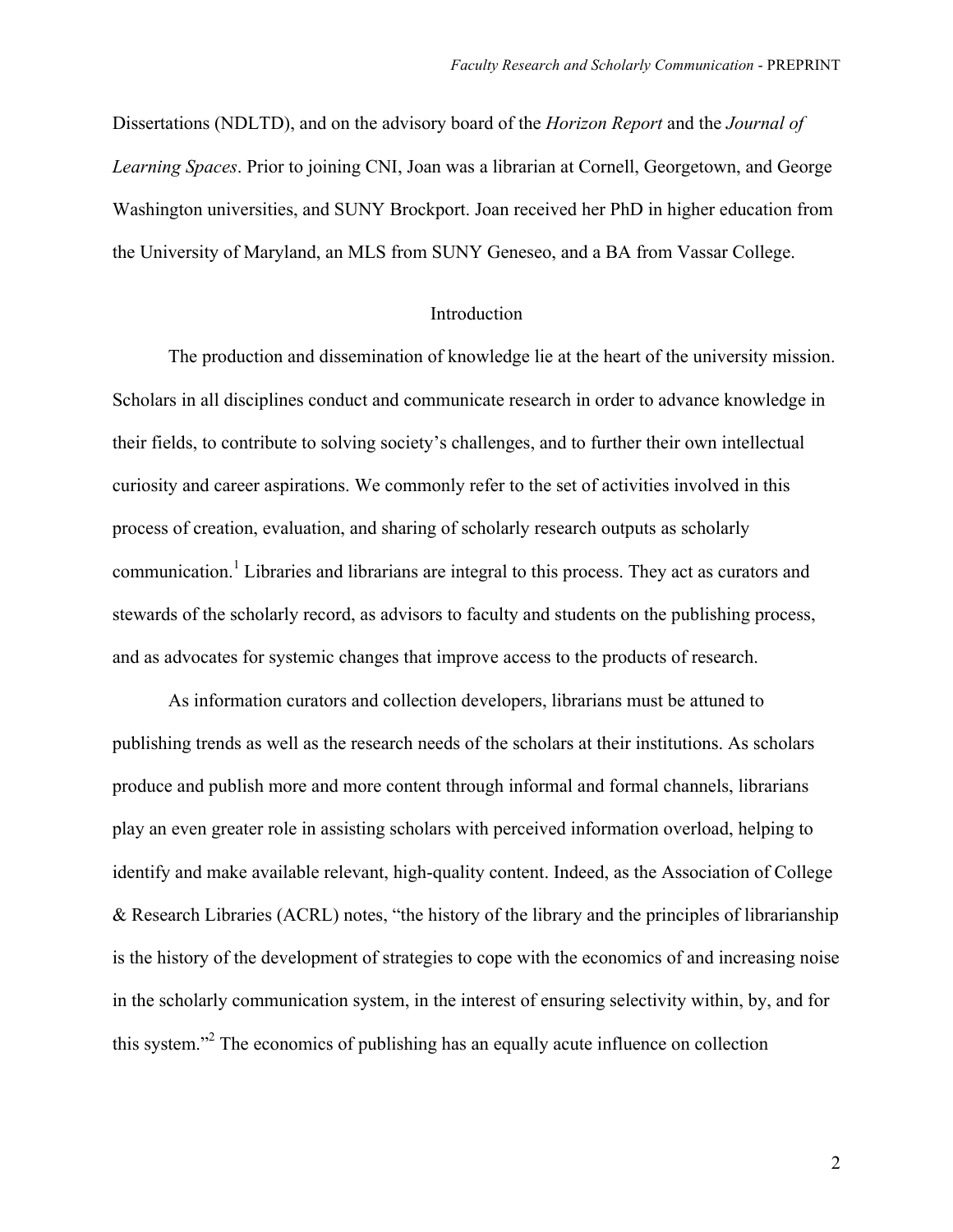development. Escalating journal prices have far-reaching implications for libraries, many of which cannot afford to purchase or subscribe to all the content their researchers require.

While librarians' roles in scholarly communication may be most prominent in research universities, all higher education institutions have interests in the scholarly communications system. For example, the economics of that system have an impact on what types of readings may be made readily and freely available for courses. In addition, many librarians believe that an understanding of such concepts as the nature of scholarship as a conversation or the ways in which the value of information is construed from various sectors and perspectives should be part of the education of undergraduate and graduate students in all types of institutions; these precepts are reflected in the Association of College & Research Libraries' Framework of Information Literacy.<sup>3</sup> Faculty in some four-year institutions and community colleges may not face the same pressure to publish as those in research universities, but expectations may vary greatly among such institutions. In many of the highly selective liberal arts colleges, faculty are expected to have a publications record for tenure review and promotion.

Given the profound technological and economic changes disrupting the publishing system, librarians have become increasingly invested in transforming the scholarly communication system to better serve the needs of researchers and the academy. Librarians working in the field of scholarly communications advise faculty on authors' rights and publishing options, advocate for more open and accessible scholarship, and have even adopted the role of publisher in their own right. Librarians' roles with respect to scholarly communication are consequently manifold, "making sure [scholars] have robust online collections; creating research environments (e.g., collections and tools) that will help faculty and graduate students create the scholarship of the future; finding ways for the institution to take back more control and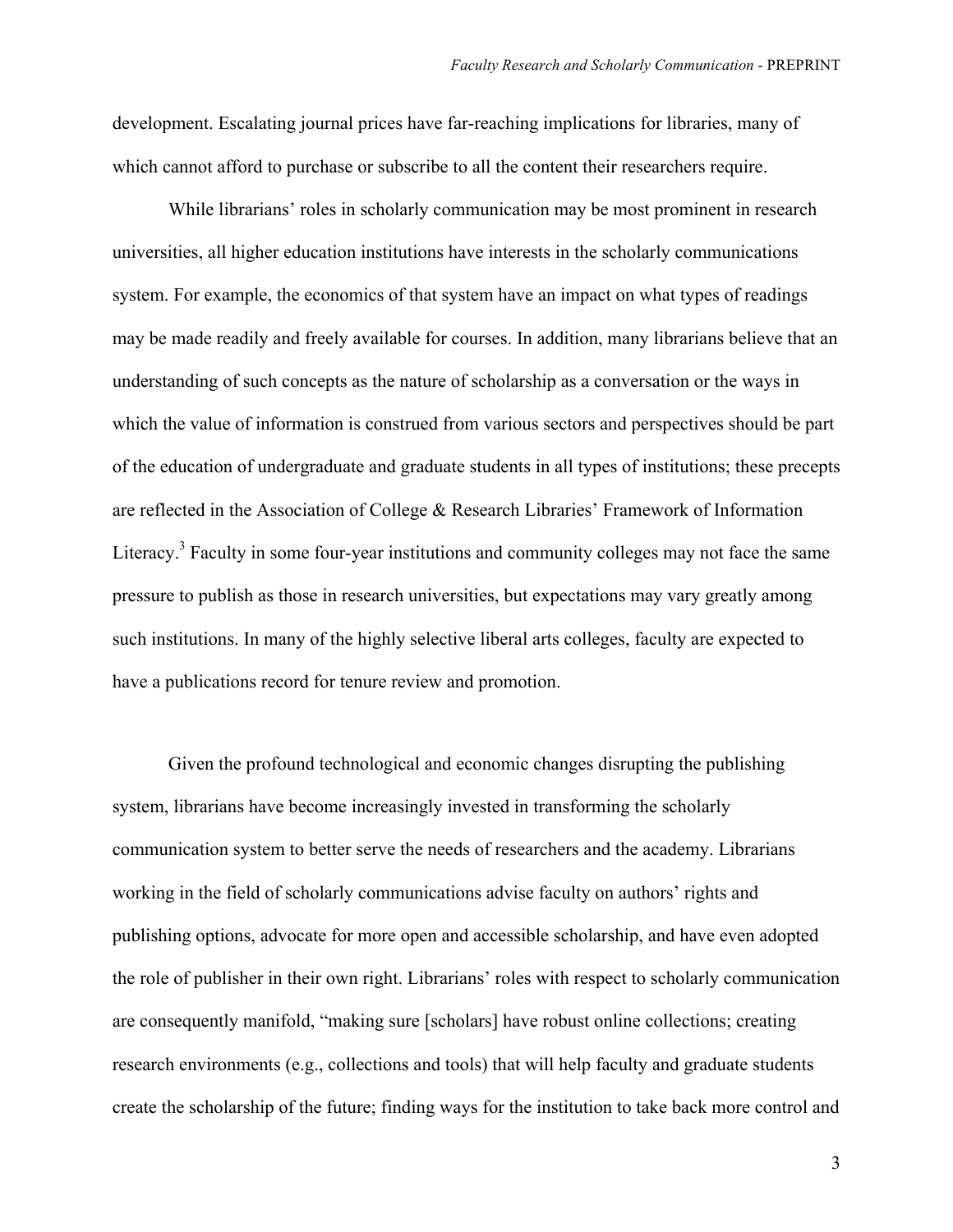lower the cost of scholarship; and developing infrastructure and tools to enable multimedia."<sup>4</sup> In addition, many academic librarians conduct research themselves and publish in their field, whether in librarianship or in other disciplines related to their subject expertise.

This chapter will explore in detail how scholarly communication shapes librarians' roles as collection developers, advisors, and advocates. Specifically, readers will learn about the relationship of scholarly communication to research expectations of faculty in university, college, and community college settings and on library collection development priorities. Readers will also be introduced to the history, purposes, and processes of scholarly publishing and its discontents, with special attention to the current debates in research evaluation, peer review, and authors' rights.

## Scholarly Communication: Origins and Functions

When we talk about scholarly communication, we are fundamentally talking about scholarly *publishing*, the business of making scholarship public.<sup>5</sup> Scholarly publishing serves a dual function. Firstly, it facilitates the dissemination and advancement of knowledge within a scholarly community and the broader public. Secondly, it serves as a way to evaluate the contributions of individual scholars to their field.

Our modern concept of scholarly communication finds its roots in the seventeenth century, when Francis Bacon envisioned "a single [scientific] project that could be carried out only by a community of observers and experimenters who were conscious of their common goals."6 These scientists developed a network of communication, relaying their individual findings within a network of scholars in order to advance common knowledge of scientific phenomena. Letters written between individual researchers eventually gave way to the first journals, published by early scholarly societies.<sup>7</sup> In the nineteenth century, the monograph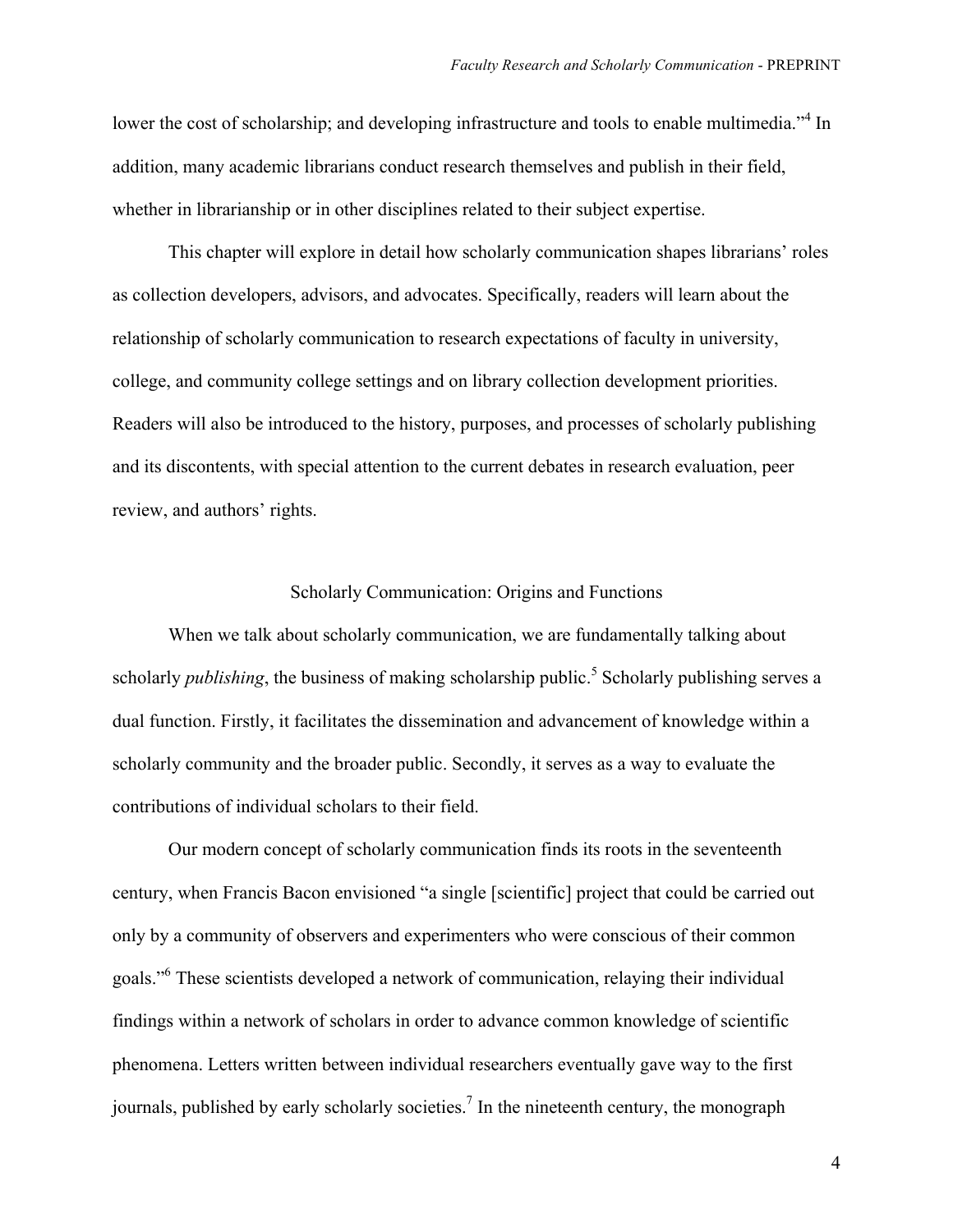emerged as a vehicle for publishing long-form scholarship. Though modern scholars benefit from a wide range of formal and informal channels for sharing their work, journals and monographs (i.e., scholarly books covering a small area of a field of learning) remain the primary modes of scholarly communication.

Indeed, while technology has transformed many aspects of modern publishing, the fundamental model of scholarly communication remains largely unchanged from its origins. The network of scholars Bacon envisioned closely resembles our modern concept of the invisible college,

a set of interacting scholars or scientists who share similar research interests concerning a subject specialty, who often produce publications relevant to this subject and who communicate both formally and informally with one another to work towards important goals in the subject, even though they may belong to geographically distant research affiliates.<sup>8</sup>

These informal networks facilitate communication among colleagues in a discipline and contribute to the advancement of knowledge within a specific field. Meanwhile, formal publication in peer-reviewed journals (for the sciences, social sciences, and the humanities) and publication of a monograph from a highly regarded press (for the humanities and some social sciences) remain exceedingly important for advancing scholars' careers and for communicating knowledge to a broader public.

When a scholar is ready to formally share her work, she will submit a manuscript to an appropriate publisher, typically seeking out a prestigious and well-known journal or press.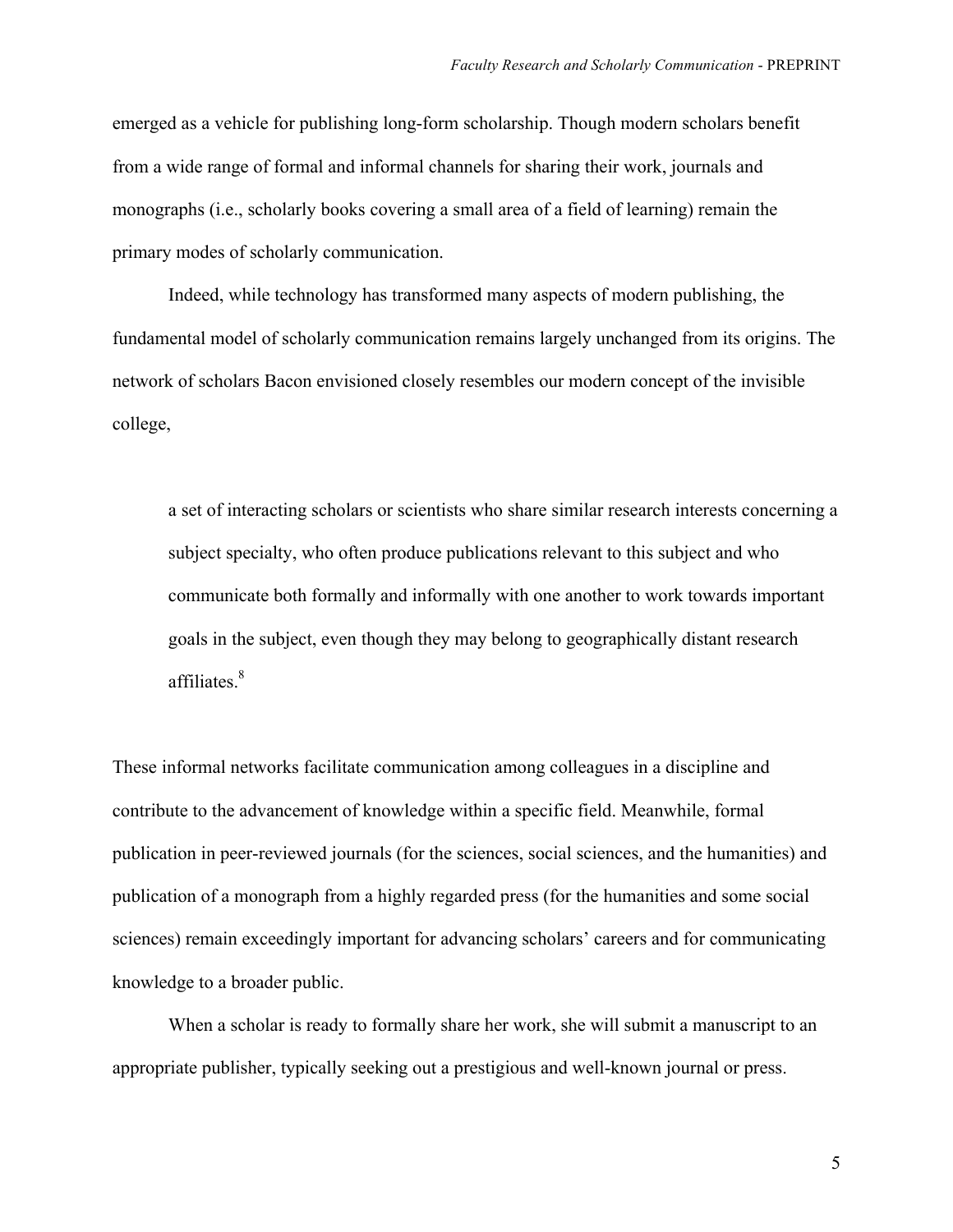Publishers fall into two general categories: commercial publishers and non-profit publishers. Large corporations dominate the scholarly publishing marketplace. Some of the most influential, such as Elsevier, Springer, Taylor and Francis, and Wiley-Blackwell, control a large and increasing share of the scholarly publishing market.<sup>9</sup> Non-profit publishers, often referred to as "mission-driven" publishers, include university presses,  $^{10}$  scholarly societies,  $^{11}$  and libraries.  $^{12}$ 

Scholarly publishers carry out three primary functions: vetting, improvement, and discovery.<sup>13</sup> Vetting refers to the process of determining a manuscript's quality, validity, and impact. Editors serve as the first gatekeepers in this process. Authors submit manuscripts (or proposals for manuscripts) based on a publisher's prestige and expertise in the author's subject area or in response to a specific call for papers. Editors may also solicit content directly from authors on specific topics. Editors select content to publish based on its scholarly merit, its relevance to the publisher's specialization, and its potential market, among other factors. Once an editor determines that a manuscript or proposal has merit, she immediately sends it out for peer review. Peer reviewers, typically other faculty members with expertise in the discipline, ensure that the research methodologies employed are sound and assess the significance of the new research to the field. They may make specific or general recommendations to the author to improve the work. We will discuss the process of peer review in more detail in the following section. After peer review, the author and editor ready the manuscript for publication. Especially in monograph publishing, editors may work with authors before and after peer review to improve structure and language. When the author and editor have finalized the manuscript, it enters the production phase, wherein it is prepared for printing or electronic publication. First, copy-editors ensure that the work contains no errors. Next, the content is typeset, that is, prepared for printing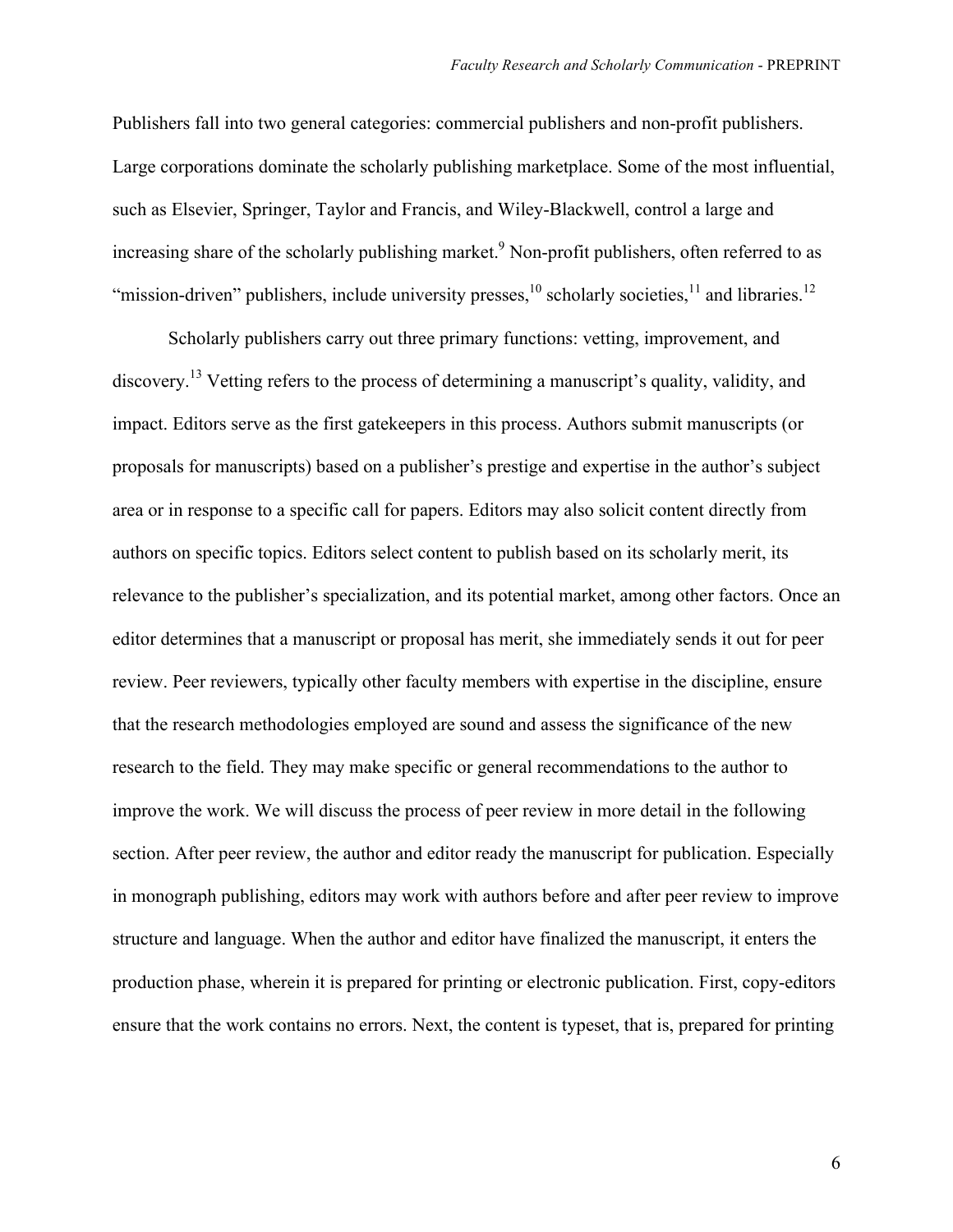or for conversion to its final electronic format. Finally, publishers distribute and market the content, ensuring that it reaches its audience.

Formal publication remains imperative to a successful academic career in a research institution, whence the dictum, "publish or perish." However, scholars also benefit from an increasingly diverse array of channels for making their work public, including blogs, social media (including general-interest microblogging services like Twitter as well as specialized social networks for academics like Academia.edu), preprint repositories, and e-mail lists and forums. In recent years, technology and the scholarly communication system have evolved to the extent that "the boundary between formal and informal communications may be blurring in some areas (for instance, un-refereed authors' original manuscripts . . . are increasingly cited in formal publications, while journal articles are becoming more informal and blog-like with the addition of reader comment).<sup>14</sup> Librarians have joined faculty and others as advocates for and leaders of changes to scholarly publishing that reflect this evolution. They envision a future for scholarly publishing that effectively leverages the latest technologies, that espouses sustainable economic models, and that creates a more equitable environment for both producers and consumers of scholarship.

### Peer Review

Peer review is a cornerstone of scholarly publication.<sup>15</sup> Through a peer review process, a journal or book editor seeks comments on a manuscript, often through a structured form that may solicit evaluations on such criteria as the quality of the literature review, the suitability of the methodology used, the quality of the writing, and the importance of the research to the field. Journal editors and monograph publishers usually maintain a list of potential reviewers who are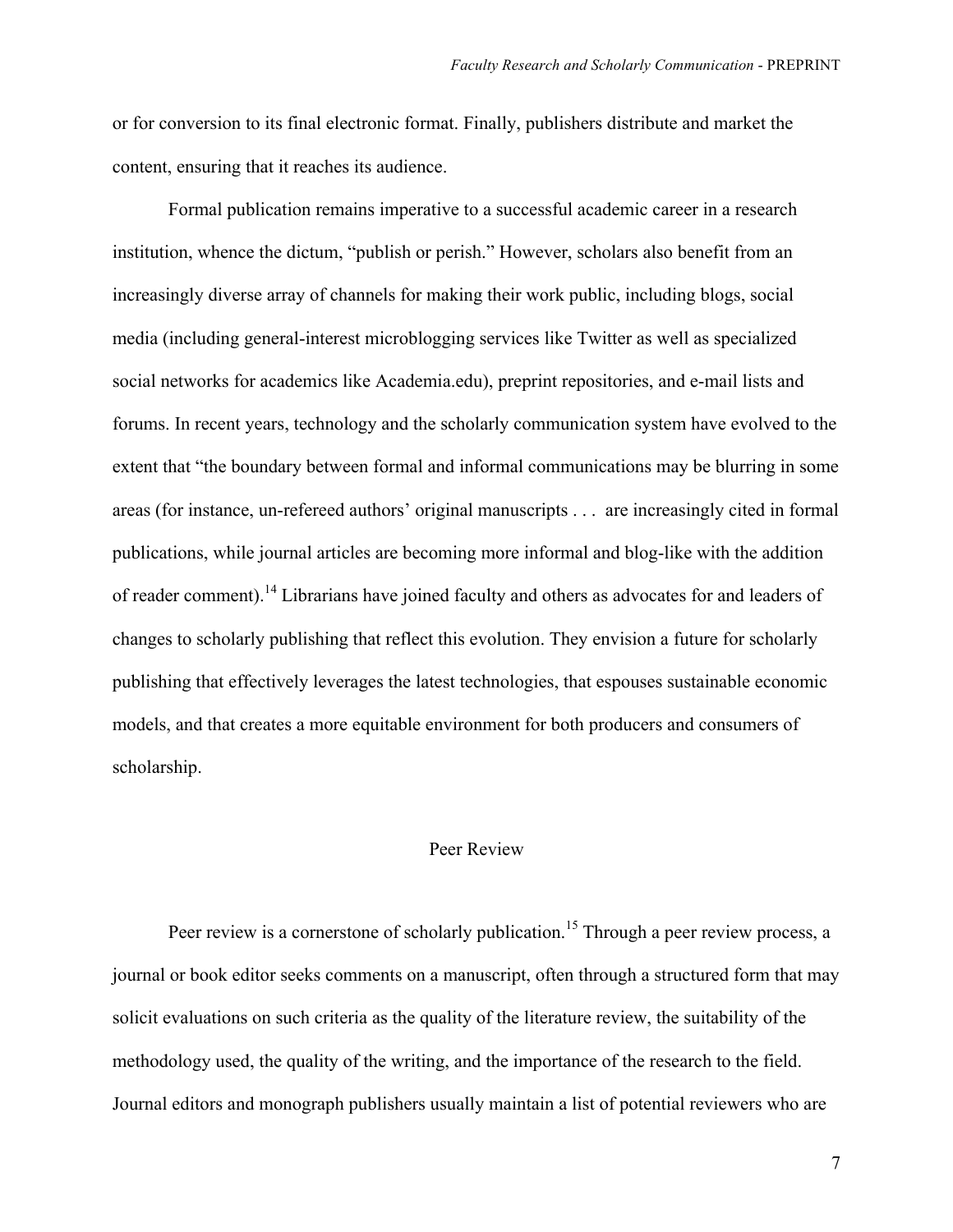qualified to evaluate manuscripts on specific topics. In the traditional scholarly publication review process, the author of the manuscript will receive the reviewers' comments but the reviewers will remain anonymous to the author. In many cases, the reviewers will not know the identity of the author whose manuscript they are evaluating either; this type of double blind peer review is intended to protect authors from preconceptions by the reviewers. However, in some fields, there are such a small number of specialists, each of whom may have a signature viewpoint, that an author may be able to guess the identity of a reviewer of her or his manuscript. In a single blind form of peer review, the reviewers know the identity of the author whose manuscript they are reviewing but the author will not be provided with the identities of the reviewers. At times, an author may believe that a reviewer's critique is biased and unfair, and the author will usually have an opportunity to respond to the critique and an editor will make a final decision on acceptance of the manuscript. In the case of monographs, both the author and editor may know each other's identities. Studies have demonstrated that when reviews are not "blind," and a reviewer's name is given with her or his review, it does not dilute the quality of the reviews. Some see that "un-blinding" the review process may lead to increased accountability, fairness, and transparency.<sup>16</sup>

While the peer review process seeks to ensure the quality and validity of published literature in academic fields, it does not always meet the expectations of the scholarly community. In recent years, there have been a number of retractions of articles or statements in articles that have resulted from investigations into scientific fraud; in these cases the deception was not caught through the initial peer review process, prior to the publication of the articles.<sup>17</sup>

Another concern with the traditional peer review process is that it can significantly delay the publication of articles and books. Writing reviews can be a time-consuming process,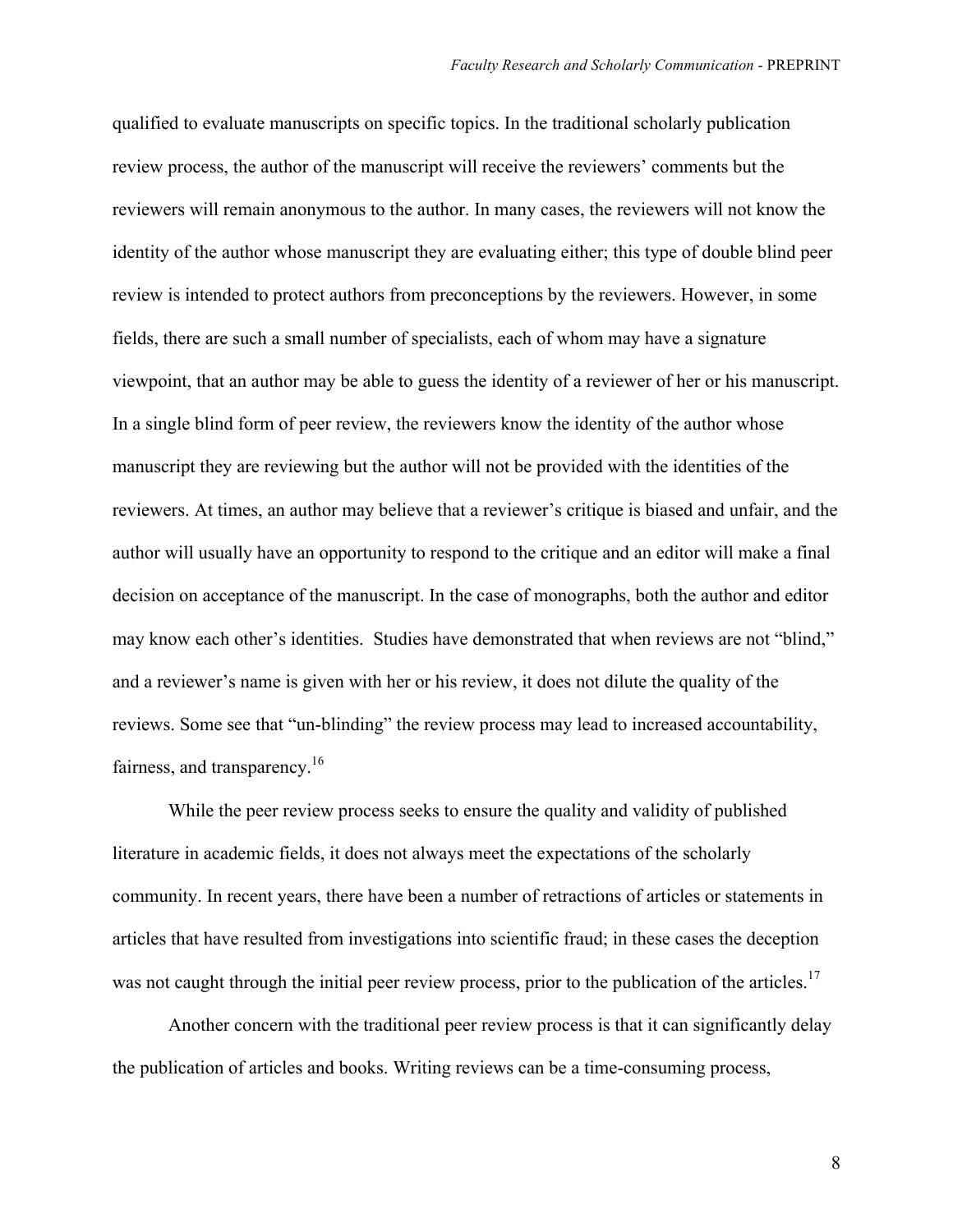involving reading the manuscript, possibly checking related work, reviewing methodologies and conclusions, and then writing a clear critique. The system relies on researcher volunteers for the reviews (usually multiple reviews for each article or monograph), and it can be difficult to enforce deadlines for submission of reviews. Some researchers such as Paul Ginsparg of Cornell University and a founder of the arXiv preprint repository, a highly regarded site where scientists post papers for comment by their peers prior to submitting them to a journal for formal peer review, suggest that a two-tier peer review model, in which the initial stage would quickly weed out low-quality papers, leaving a smaller number for full peer review, would make the process more efficient.<sup>18</sup>

In today's digital environment, a number of scholars and scholarly societies have called for rethinking the nature and the role of peer review. One proposed innovation is crowd-sourced peer review, by which authors would post papers for anyone to comment on and some indication of quality would then be available to readers prior to a full peer review process. Stevan Harnad, a well-known writer on digital publishing, notes that for the premise of crowd-sourced peer review to work authors would have to be willing to post their articles openly, there would need to be sufficient response from knowledgeable reviewers, and the resulting efforts would need to be sustainable and navigable to be of use to the community of scholars. In his view, "crowdsourcing will provide an excellent supplement to classical peer review but not a substitute for it."<sup>19</sup>

### Expectations of Research

In research universities, selective liberal arts colleges, and medium-sized universities aspiring to higher ratings in various ranking systems, the output of faculty research, specifically in peer-reviewed publications, is the coin of the realm, particularly when it comes to promotion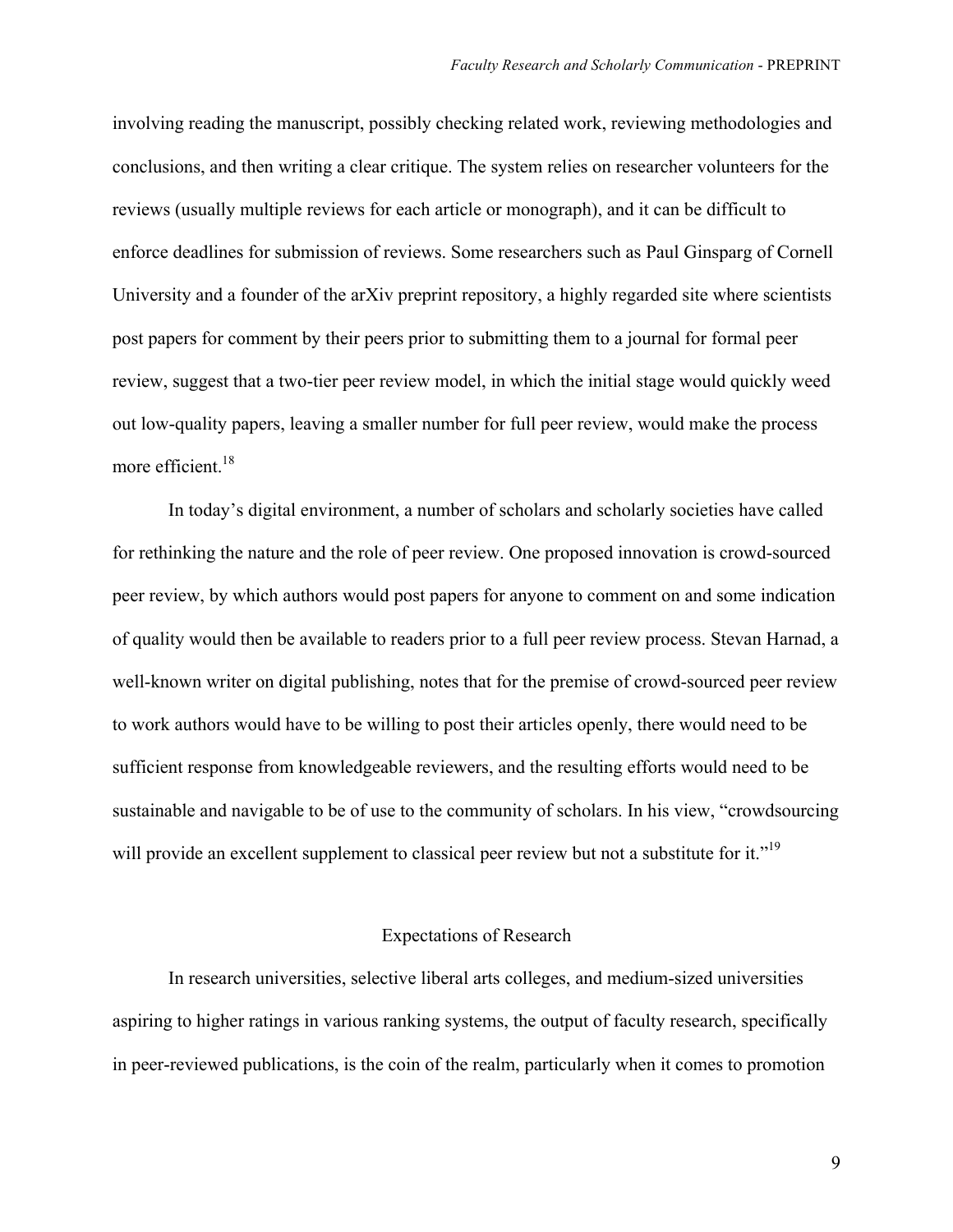and tenure. However, specific research and publication needs and practices vary significantly across disciplines.<sup>20</sup>

Faculty, especially those in the sciences, are expected to both bring in grant funds and publish, ideally in prestigious journals. Humanities faculty rely on a small number of public agencies such as the National Endowment for the Humanities (NEH), the National Historical Publications and Records Commission (NHPRC), and Institute for Museum and Library Services (IMLS), and private funders such as the Andrew W. Mellon Foundation, to assist with their research costs, such as trips abroad to consult primary sources, interview individuals, or visit historic sites. While research and development expenditures on academic humanities research increased a remarkable 75% between 2005 and 2014, the total amount spent was only a paltry .06% of the research and development expenditures for the sciences.<sup>21</sup> While humanities faculty may publish in journals, many of their disciplines still view monograph publication as the desirable goal for faculty. In the social sciences, both article and monograph publication are standard. Social scientists utilize a variety of funding sources, from local government to private agencies to international organizations. However, U.S. federal funding has not been centralized in a small number of agencies as it has been for the sciences and humanities. Libraries often offer workshops or personalized consultations to assist faculty in identifying sources of funding in their disciplines.

In community college settings, publishing is typically not as important for faculty to achieve promotion and tenure. The rationale generally seems to be that these faculty specialize in teaching and have higher teaching loads than their four-year college and university counterparts. However, many faculty may be conducting applied research in their field and some may perform research based on interest rather than requirement. An example of applied research could be an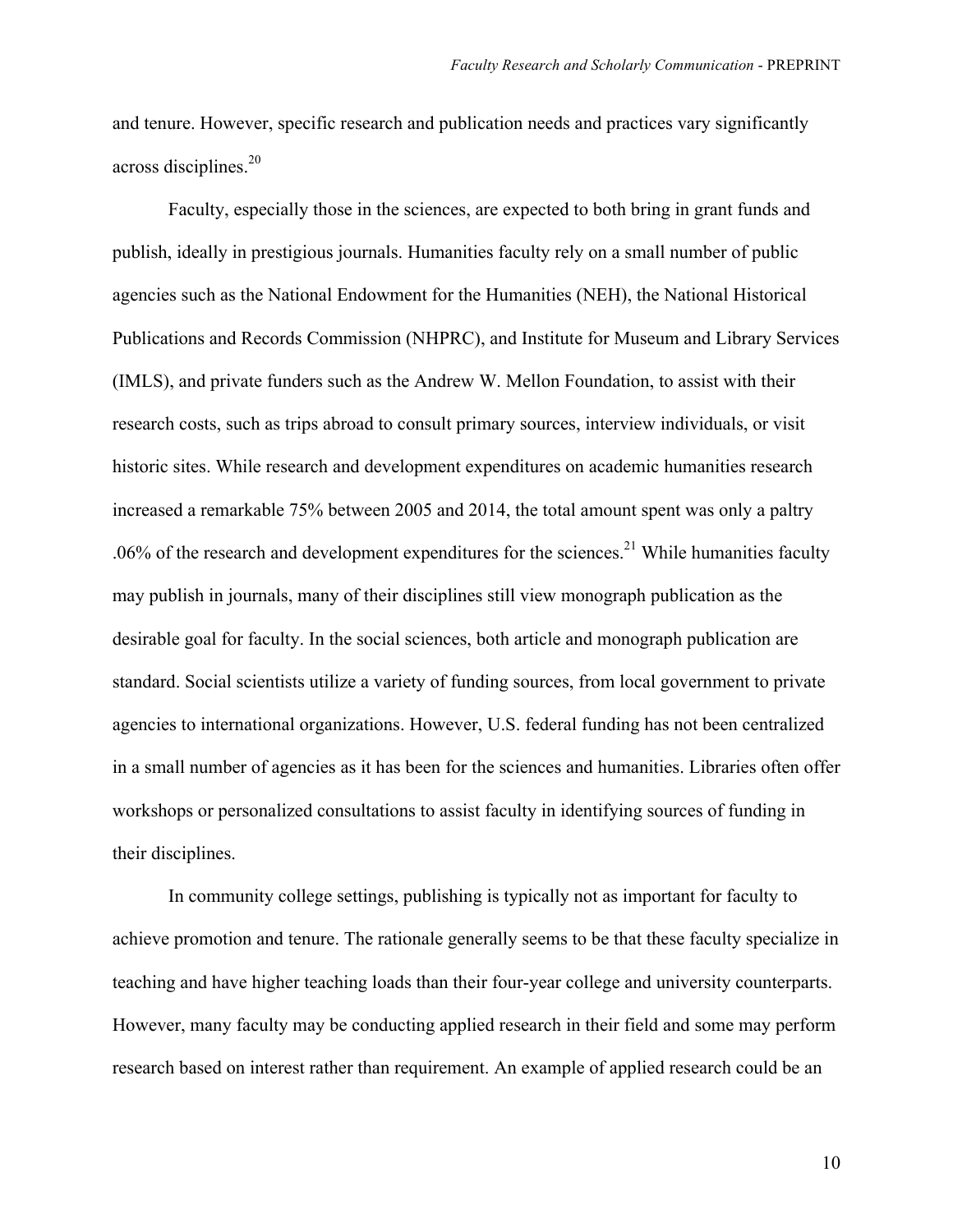English faculty member who studies various pedagogical methods for enhancing student achievement in a composition course as compared to an English faculty member in a research university who would typically conduct highly specialized studies in literary history, literary theory, or a particular era (e.g., the Renaissance or Modernism) or genre of literature (e.g., poetry, drama, or fiction).

Expectations for publishing vary among small and liberal arts colleges. Some of the highly selective liberal arts colleges have similar publication expectations of their faculty as research universities. Others may be more similar to community colleges in their emphasis on demonstrated effectiveness in teaching and learning as carrying more weight in promotion and tenure decisions than publication records.

The expectations of how much to publish and in what types of publications are set by both the institution with which the faculty member is affiliated and the norms of the academic discipline. Many scientific and social science fields require their scholars to publish a number of journal articles in the years prior to tenure review. In the humanities, it is widely perceived that a junior faculty member on the tenure track must publish a monograph by a reputable press in order to achieve tenure, and this is also the case in some social science fields.

In addition to the number of publications by an author, many promotion and tenure committees, particularly in the sciences, use other metrics to evaluate the significance of the contribution of authors to the literature. For example, the number of times an article has been cited by others can serve as a measure of the article's influence in the discipline, and a journal whose articles are cited more than others can be viewed as having more influence or prestige than others in the field. The journal impact factor, developed by the Institute for Scientific Information (ISI), now Thomson Reuters, constitutes "a measure of the frequency with which the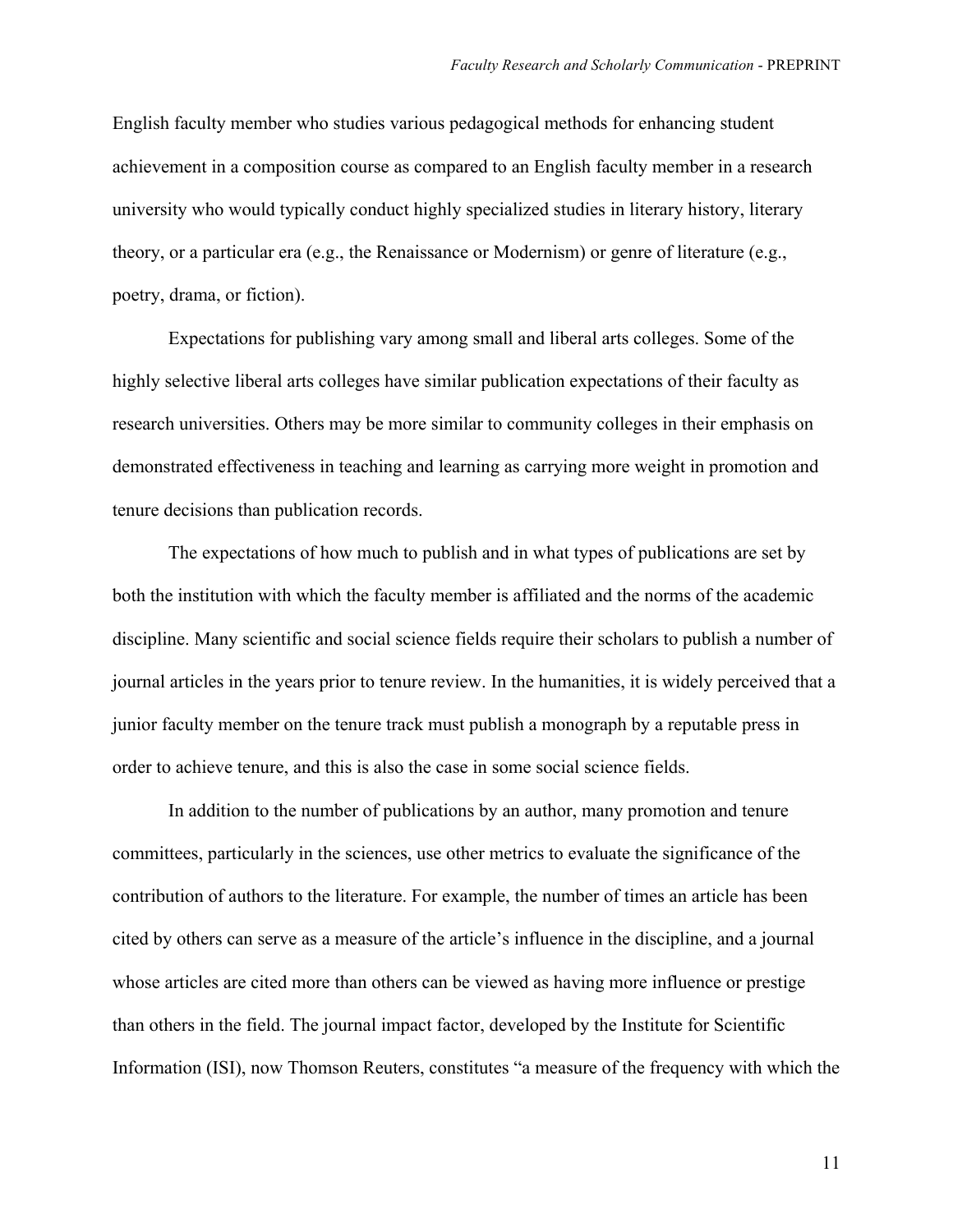'average' article of a journal has been cited in a particular year or period."<sup>22</sup> When faculty members submit a portfolio of information for tenure or promotion review, they will often cite the journal impact factor of the journals in which they have published to demonstrate the importance of their contributions.

At least two other systems of measuring impact have gained traction in the scholarly community. One is the h index, developed by J. E. Hirsch, which provides a formula for calculating citations of articles by an author over time, yielding an index number.<sup>23</sup> The Eigenfactor constitutes another measure, using an algorithm to rank journals within an academic network of citations.24

The emerging field of altmetrics has also garnered attention among librarians and researchers. Proponents of altmetrics – new forms of measuring the impact of scholarly output – contend that these measures allow one to gauge more quickly the influence of a publication, take into account citation of publications in a wide variety of digital contexts, legitimize all types of scholarly output, and encourage a focus on public engagement.<sup>25</sup>

As librarians encourage faculty to publish their articles under the open access model, they may wish to guide faculty on that path by pointing to studies such as one demonstrating that open access articles have higher citation numbers than non-open access articles published in the same journal.<sup>26</sup> However, a subset of open access journals do not have much stature in their fields, $^{27}$  and librarians can advise junior faculty on legitimate places to publish their work.

Co-authorship can also affect how review committees evaluate a publication. When we look at issues related to co-authorship, we see striking disciplinary differences. Much of the scientific journal literature is co-authored. In some fields, this has gone to an extreme: the 2016 article announcing confirmation of a prediction regarding gravitational waves in Einstein's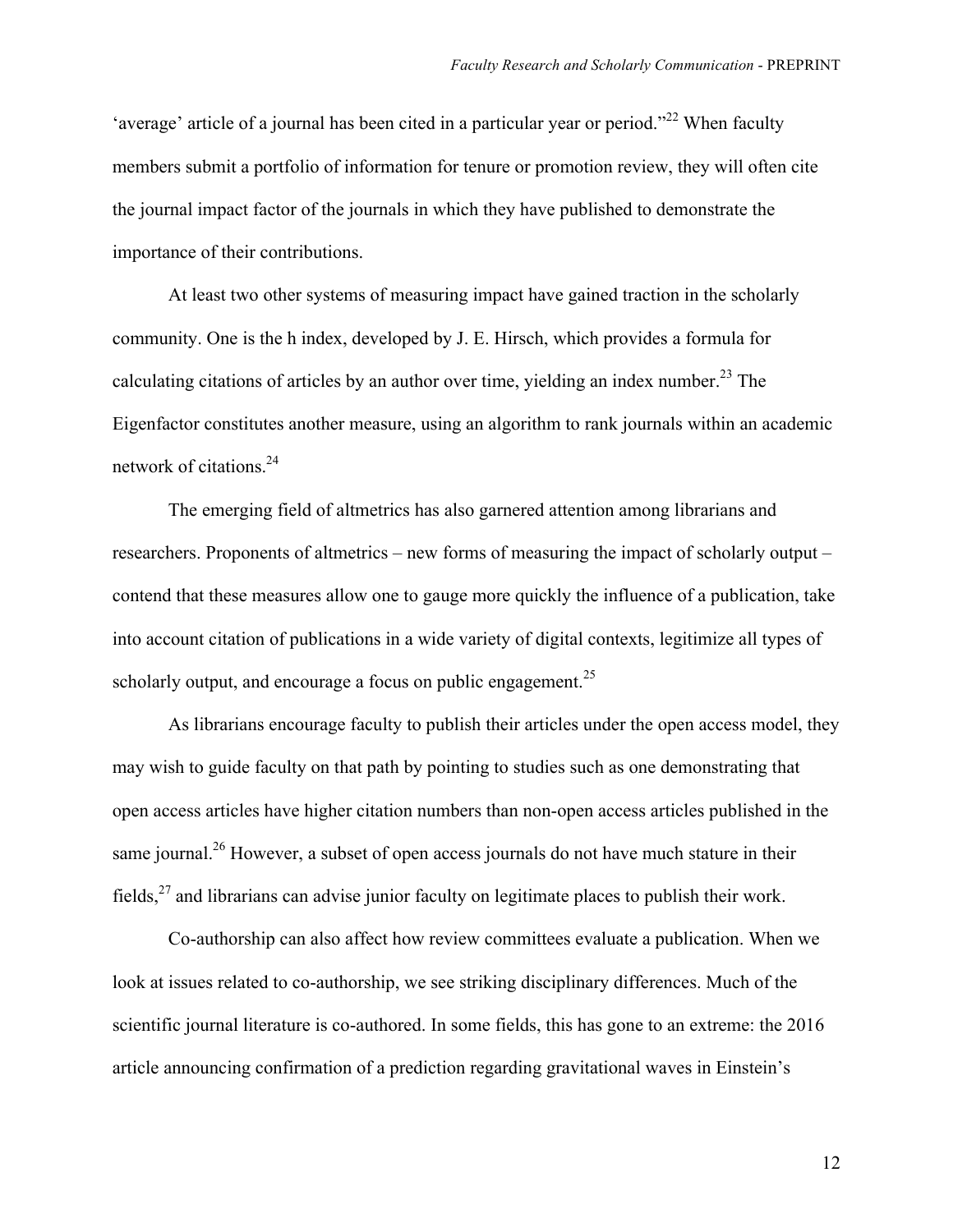theory of relativity listed more than 1000 co-authors.<sup>28</sup> Individuals in the library and publishing fields are working on a taxonomy for identifying the specific role an author played in such a massively multi-authored article.<sup>29</sup> In the social sciences, co-authorship on a much smaller scale is common; however, a recent study by a Harvard graduate student found that when a woman coauthors an article in economics the benefit to her career prospects will be less than half that accorded to men.<sup>30</sup> Single authorship is still considered standard in the humanities and may be one of the problems in the acceptance of new forms of digital scholarship in those fields. Since teams develop almost all digital projects, works produced in digital humanities generally have multiple authors.

A variety of new forms of scholarly outputs take advantage of the affordances of new technologies. For example, researchers in the fields of art history, history, and archaeology now create digital representations of a variety of buildings and excavation sites, sometimes in  $3-D$ .<sup>31</sup> In the sciences, the human genome project<sup>32</sup> and the Sloan Sky Survey,<sup>33</sup> whose underlying data can be used to create 3-D maps of the universe, exemplify large data collections to which many scientists have contributed. Researchers who develop these data representations as well as others can employ the data to examine new sorts of research questions. Faculty working on digital projects have expressed concern that promotion and tenure committees will not give their outputs due consideration compared to outputs in traditional forms. Some scholarly societies have taken up this issue, and the Modern Language Association (MLA), the highly regarded membership society for scholars in language and literature disciplines, has published guidelines for the evaluation of digital projects.<sup>34</sup> The question of earning credit for new forms of scholarship manifests itself in the sciences in relationship to products such as data sets, tools, or software, which may not be given the same weight as journal articles.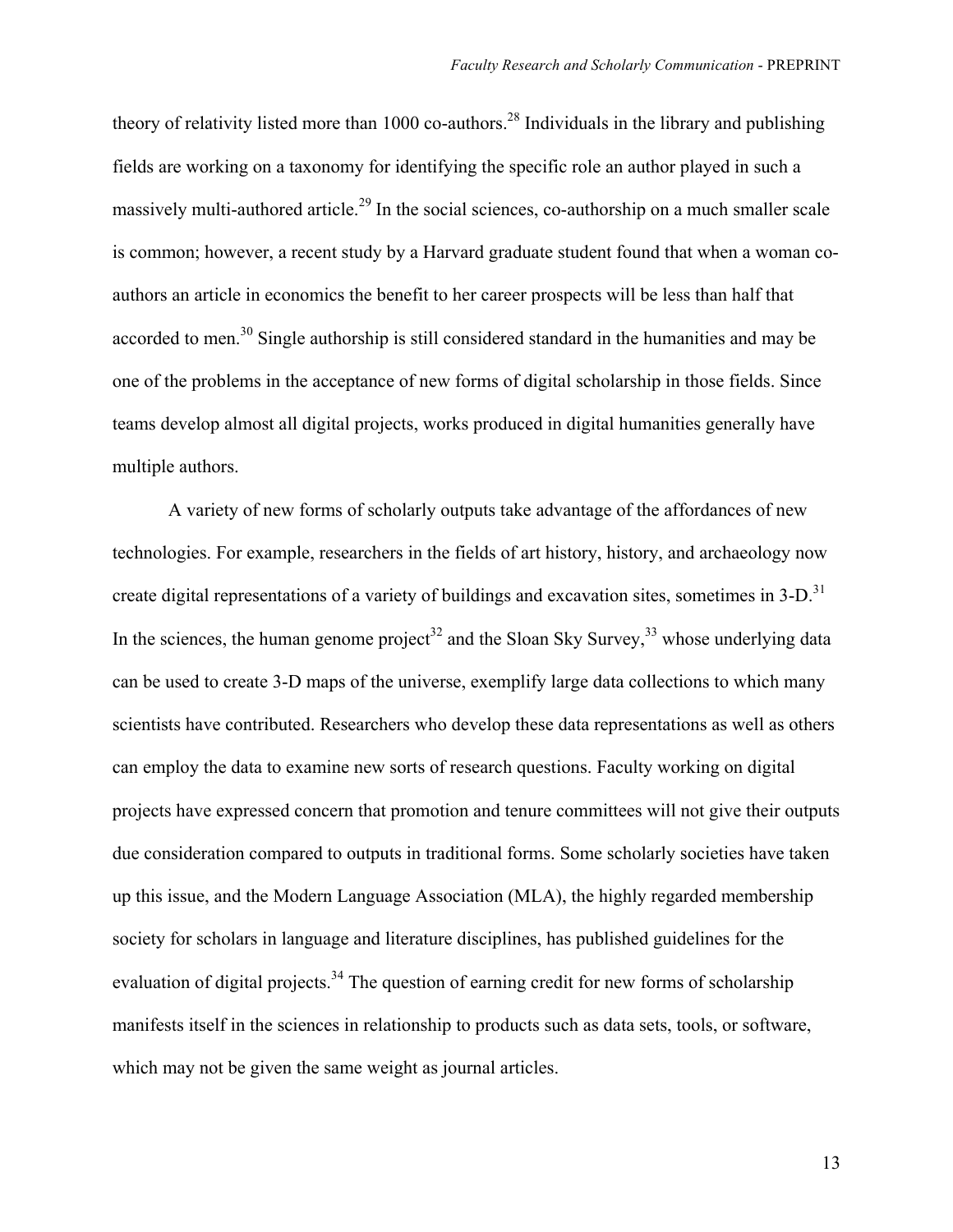#### Implications for Libraries

In connection with their research, faculty may have contact with academic librarians with a variety of specialties, including subject liaisons, special collections, data and GIS services, reference, and access services. Many academic research libraries and those in highly selective liberal arts colleges now employ one or more scholarly communications librarians who offer consultations on intellectual property, repositories, and a variety of issues related to publication in the print and digital environments.<sup>35</sup>

Use of publications owned and licensed by the library continues to be a central concern of libraries in support of the research activities of faculty. The nature of publications most used in different disciplines impacts the types and quantity of purchases of and licenses for materials. Most academic research libraries spend the majority of their acquisitions budget on licenses for or subscriptions to journals, primarily e-journals. As journal prices rise and acquisitions budgets remain relatively flat, the proportion of the budget spent on monographs, particularly in the humanities, diminishes. The Association of Research Libraries (ARL) reported that for its members, while monograph expenditures increased 71% during the period 1986-2011, serials expenditures increased  $402\%$ <sup>36</sup>At this point there seems to be general acceptance of digital versions of materials for journal content; faculty in the sciences, who rely most heavily on the journal literature, often access this content remotely and seldom enter the physical facility of the library. Many research universities have closed their branch science libraries in response, integrating collections into the main library. Faculty in the sciences also rate preprint versions of articles that will appear in peer-reviewed journals to be crucial to their research; preprints allow them early access to the latest findings.<sup>37</sup> In the humanities, faculty may express a strong preference for print monographs over e-book versions of the same titles, but not necessarily, as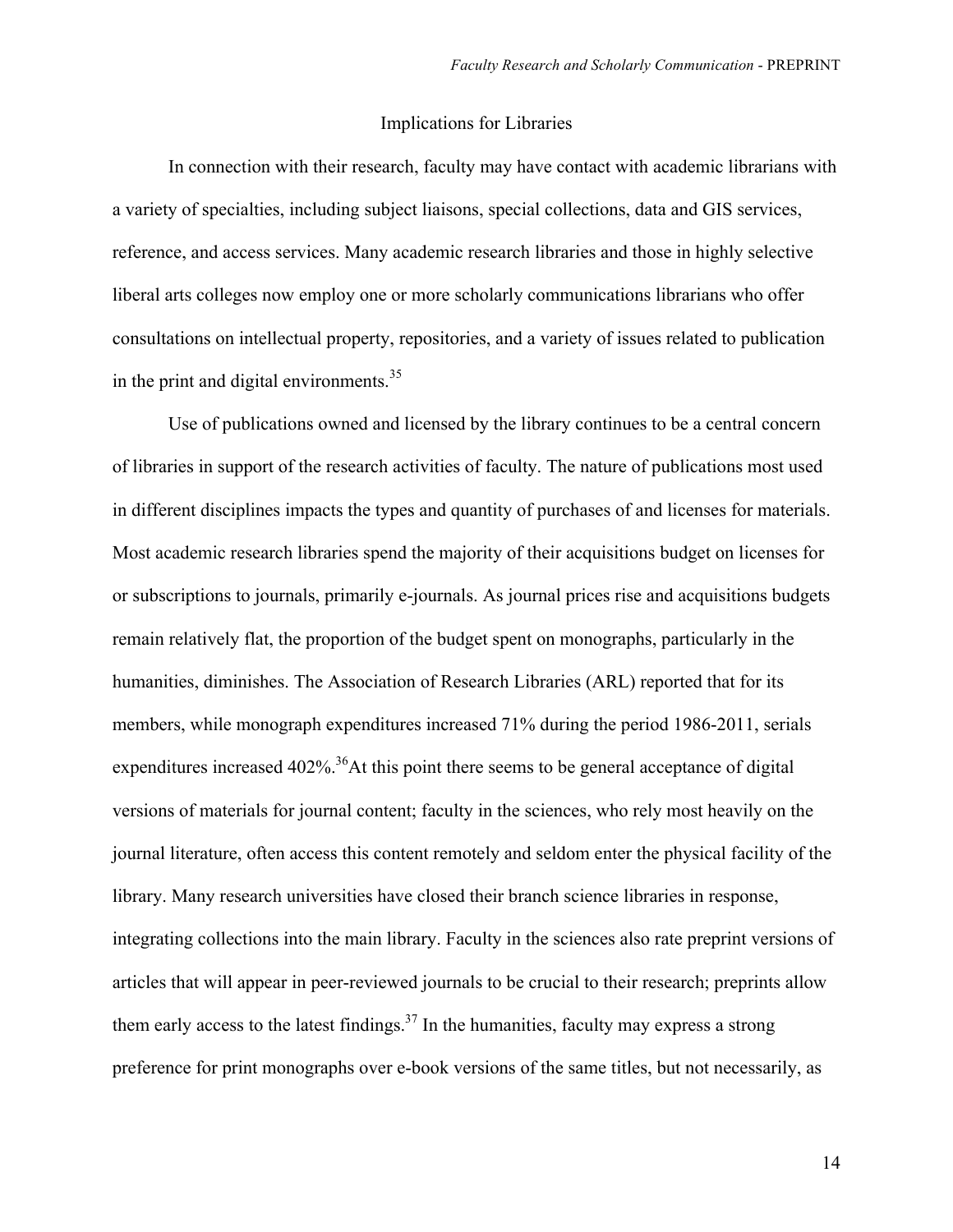demonstrated in a study at Florida State University: when asked their preference, many replied, "it depends."<sup>38</sup> A recent Ithaka S+R faculty survey also demonstrated that 70% of faculty consult e-books often or occasionally and believe that e-books play an important role in their research and teaching.<sup>39</sup> Also, in the same study, many faculty noted their heavy use of images, audiovisual materials, and artifacts. In the social sciences, in addition to books and journals, many faculty need access to standard data sets such as those supplied through the U.S. government or institutions like the Inter-university Consortium for Political and Social Research (ICPSR), Professional programs like business and engineering may require specialized databases; for example, for industry trends or patents.

Interlibrary loan and consortial access to materials not owned by the institution's library remain key services for faculty: 80% of respondents in the Ithaka faculty survey noted that they had used interlibrary loan or document delivery services often or occasionally.<sup>40</sup>

The increasing variety of formats of the outputs of scholarship has been the focus of a team of OCLC researchers. They suggest that we should understand the impact of the digital environment on the "evolving scholarly record." They state that "while in the past we might have thought of the scholarly record as consisting primarily of text-based materials like journals and monographs, today the cohort of materials over which the scholarly record can potentially extend has expanded dramatically, to include research data sets, computer models, interactive programs, complex visualizations, lab notebooks, and a host of other materials."<sup>41</sup> Also, these records of research then can become the data for future research by the authors or by other scholars. The research library community now grapples with its perceived responsibility to collect and curate this record, but clear processes and norms continue to develop. In addition, the costs of collection and curation of a broad array of complex digital content remain unknown.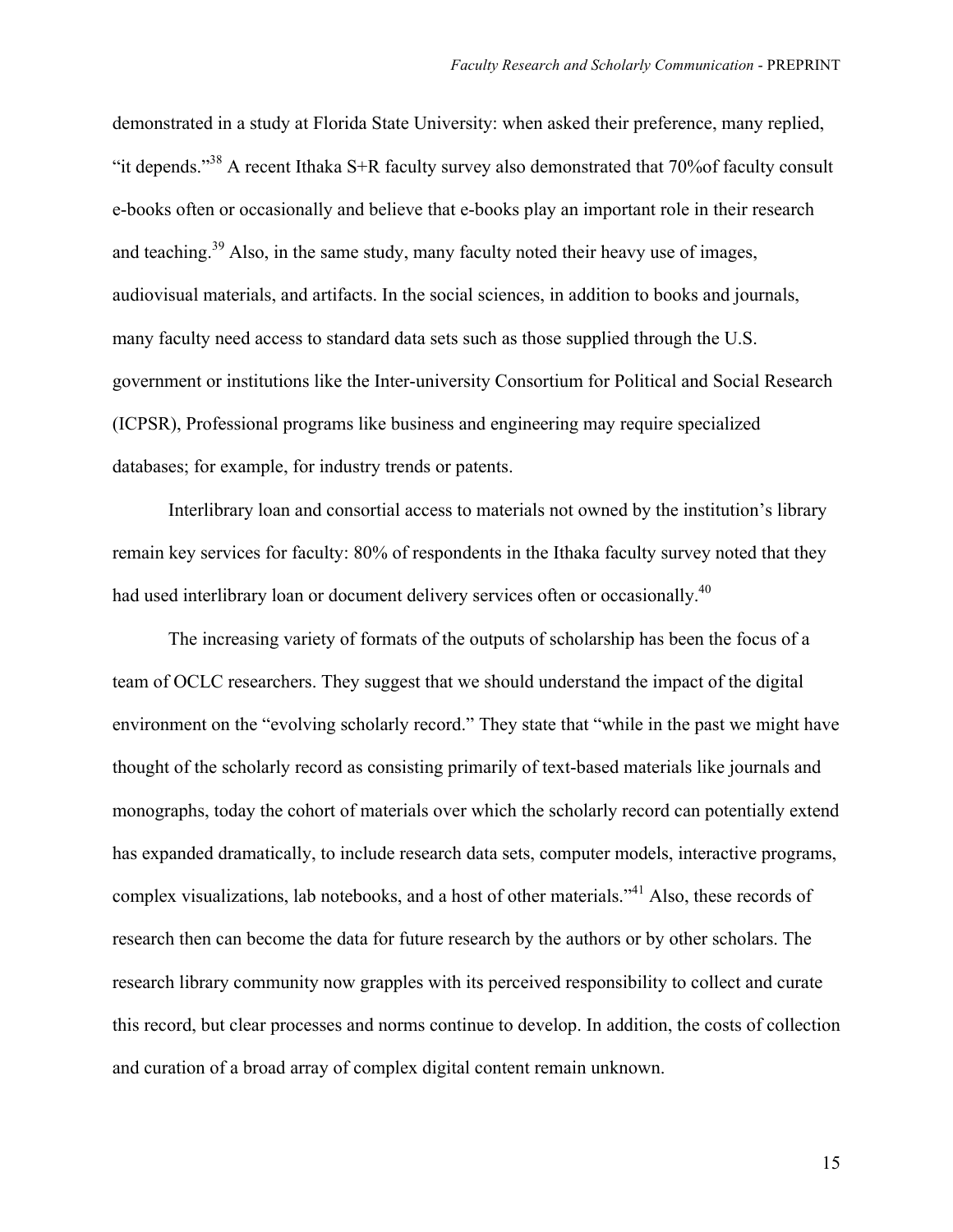The research interests of faculty can also lead to the development of various types of library services targeted to faculty. Librarians show increasing interest in partnering with faculty on new types of digital scholarship that will result in new forms of scholarly communication. While much of this activity has focused on the Digital Humanities (DH), a number of libraries have mounted efforts, often described through services offered by means of a digital scholarship center, that also encompass the social sciences and sciences.42 Librarians may advise researchers on how to access existing large data sets, work with them to use tools to analyze data, and assist them with developing graphic representations of their data (data visualizations) which can often assist audiences in understanding findings in a deeper way than is possible using only text. Data visualization representations may assist in understanding cancer trends, analyzing growth patterns in a city, or exploring biodiversity in a region, for example. Librarians may also work with researchers creating data sets as products of their research, advising them on metadata issues (defining fields for tagging records) and development of data plans to address future access and preservation needs. Equally important, they may play a key role in working with faculty to ensure compliance with federal agency guidelines for openness of both publications and data, if federal funding has supported the research.<sup>43</sup> We should note that a minority of faculty in all disciplines currently find it crucial to participate in activities associated with digital scholarship such as using models, simulations, or GIS tools, developing software, or engaging in text mining.<sup>44</sup> However, it seems likely that the number of researchers using new methodologies and tools will increase in coming years. In fact, many researchers indicated that they would be interested in learning more about digital research activities and methodologies if they had more technical support, time to learn about new methodologies, and assistance in understanding how to integrate those methodologies into their research.<sup>45</sup> Libraries now train existing staff to be able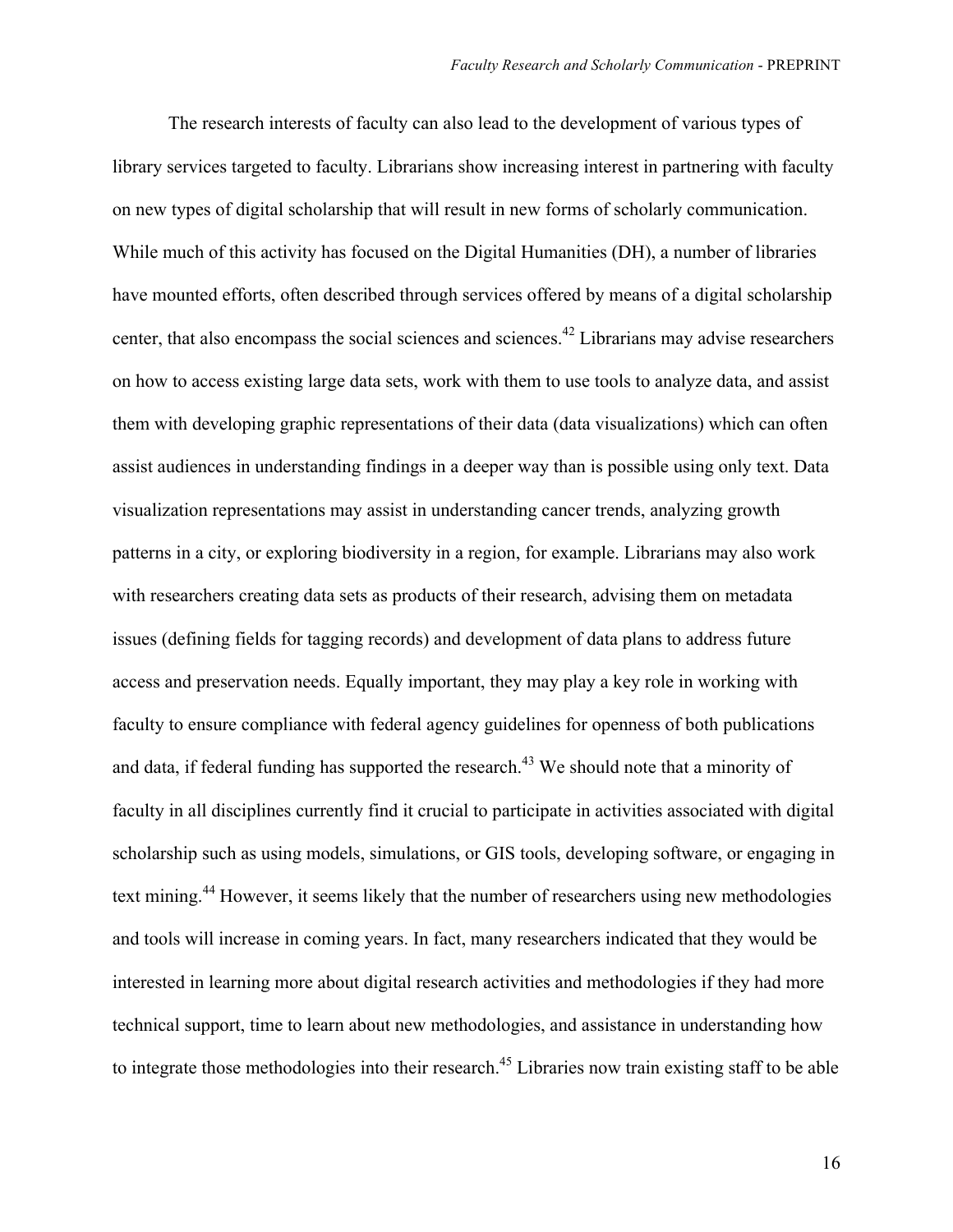to provide this type of support to faculty and hire individuals with strong digital research skills to develop programs that allow libraries to both partner with and support new types of faculty research interests. Using these new tools for research enables researchers to ask new kinds of questions that were not possible in earlier eras, often because techniques were not available to analyze the vast amounts of data that are available in some fields, such as astronomy, and also provides opportunities to combine disparate sets of data in new ways to find new patterns, such as combining health data with environmental data.

Finally, many libraries offer services that advise their faculty about publication and intellectual property issues. They may offer workshops to junior scholars and graduate students that walk them through the publishing process. They may also advise faculty about their rights as authors. When a work is accepted for publication, the publisher typically requires the author to sign a publication agreement that transfers some or all of the copyright to the publisher. This transfer of rights has many implications for scholars. They may be prohibited from including the work in course packs, posting it to their personal website, or depositing it in their institutional repository. Scholarly communication librarians help scholars negotiate the retention of some of their rights and also advocate on a national scale for less restrictive publishing contracts.

#### Scholarly Publishing and its Discontents: Crises and Responses

The scholarly publishing system faces major disruptions due to changing economic realities and the increasing move to digital publication. These changes have implications for libraries, continuously tasked with maintaining robust collections in the face of shrinking budgets and rising costs. These changes also affect publishers, especially university presses, who must endeavor to survive and flourish in a new economic and technological environment. The gravity of these disruptions has led to a discourse of so-called crisis in the scholarly publishing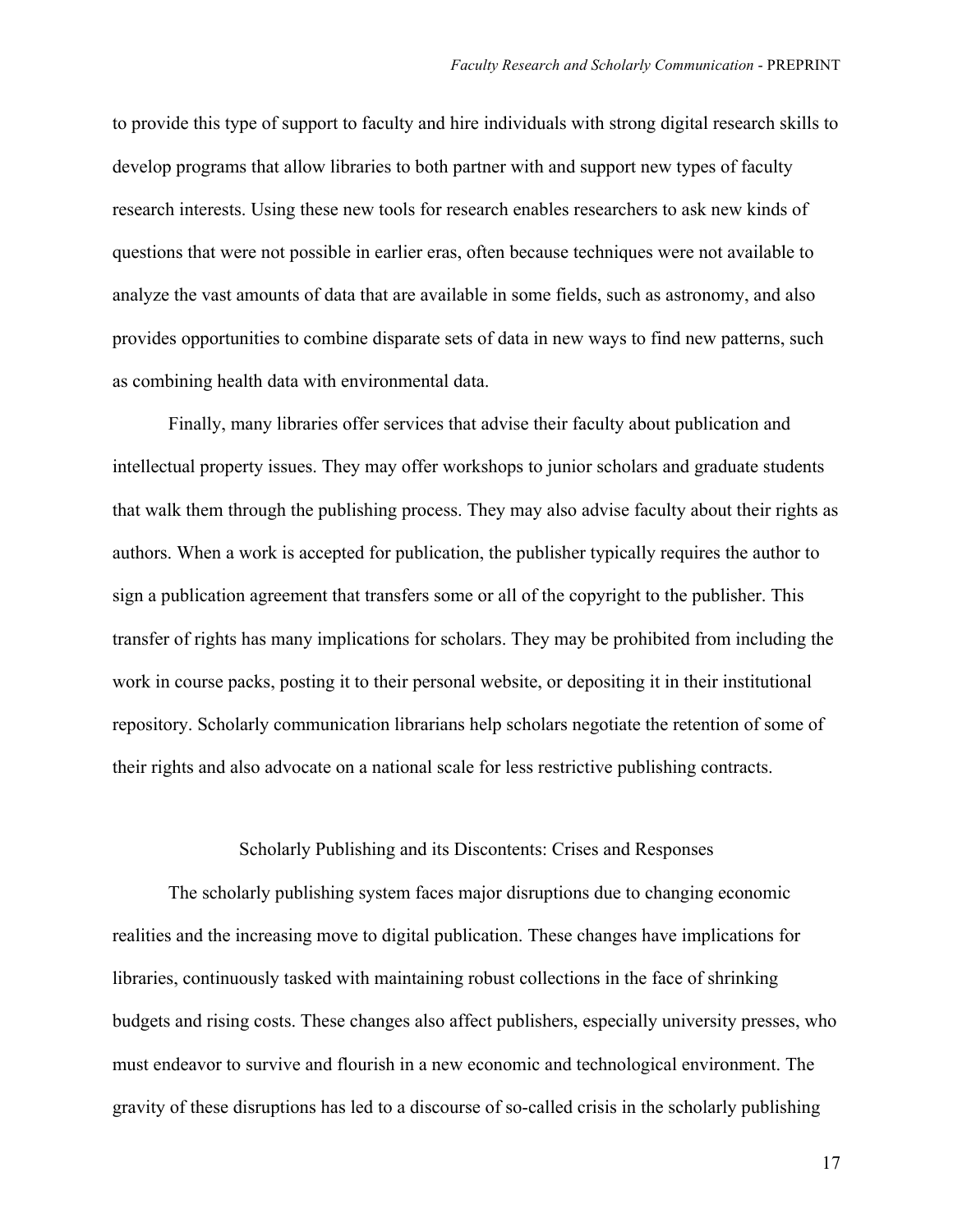world. This section provides an overview of the scholarly publishing crises as well as contemporary debates that preoccupy scholars, publishers, and librarians.

The serials crisis, a term that refers to skyrocketing cost of many commercially published academic journals, particularly in the sciences, over the last several decades, has caused many libraries to cut journal subscriptions and even call for boycotts of publishers of the most expensive journals.<sup>46</sup> Consolidation within the publishing sector has compounded the problem resulting in decreasing diversity and competition among large commercial publishers.

Meanwhile, library budgets have not kept pace with rapidly rising prices. Libraries at institutions of all sizes have faced flat or falling collections budgets over the last decade due to a variety of factors including the global financial crisis. Libraries therefore spend more than ever to acquire less content. Despite having larger overall budgets, research-intensive universities, especially those that focus on science, technology, engineering, and mathematics (the so-called STEM fields) are often hard-hit by this crisis since their faculty require subscriptions to many of the costliest journals. Libraries must often make difficult compromises, such as cutting important journals they can no longer afford and diverting money from their monograph collections budget to journal subscriptions.<sup>47</sup>

This state of affairs has generated no small amount of consternation and protest from librarians. Along with scholars, librarians have questioned not only the high prices of journals, but the premise of a scholarly publishing system in which "the faculty gives its research to the publishers for free; [and] the publishers sell it back to the university library at high prices."<sup>48</sup> The extent to which commercial publishers have driven up the cost of their products has even led some to suggest that the academy "reclaim" the scholarly publishing system from profit-driven commercial publishers.<sup>49</sup> The monograph publishing system, especially for the humanities, can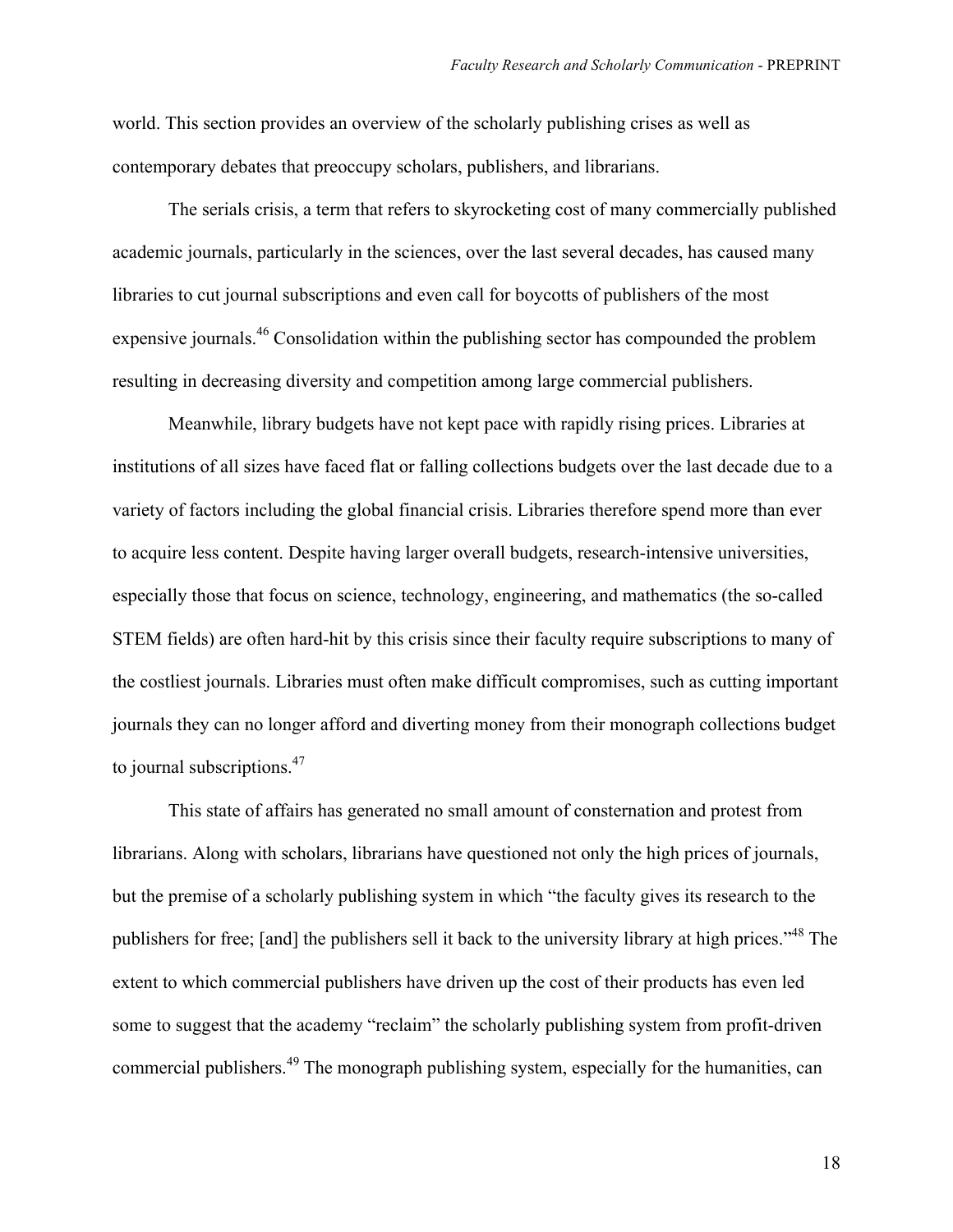also be said to be in a state of crisis, given the financial and existential pressures on university presses.<sup>50</sup> University presses, which have historically operated with subsidies, face decreasing investment from their parent institutions.<sup>51</sup> These presses thus find themselves caught between a mandate to publish niche scholarship with little market potential while producing enough revenue to remain financially viable.<sup>52</sup> Many have noted the urgency of sustaining humanities monograph publishing given the centrality of these publications to the careers of junior scholars.<sup>53</sup>

New economic models, facilitated by new technologies and new types of content, now challenge conventional assumptions about publishing and address concerns about sustainability and fairness in pricing.<sup>54</sup> Open access, so-called freemium models, and other alternative approaches to funding will make more sense than subscription-based models for some types of publications. New projects like Knowledge Unlatched<sup>55</sup> and the Open Library of the Humanities,<sup>56</sup> for example, are flipping the payment system. They coordinate libraries and other funders to invest in the publication of books and journals up front (before publication), rather than through purchasing them. Upon publication, these works become open access.

Libraries and university presses are also heeding the call to create a more equitable and effective publishing system by actively experimenting with new publishing models. Collaboration between libraries and university presses has become increasingly common,<sup>57</sup> especially as university administrative structures change. As of 2013, 20 members of the Association of American University Presses (AAUP) had an administrative relationship with their university library.58 Collaborations often leverage the prestige, disciplinary expertise, and editorial acumen of the press and the libraries' strengths in digital technologies, metadata, and organization of information to create innovative, technology-enhanced publications. Libraries are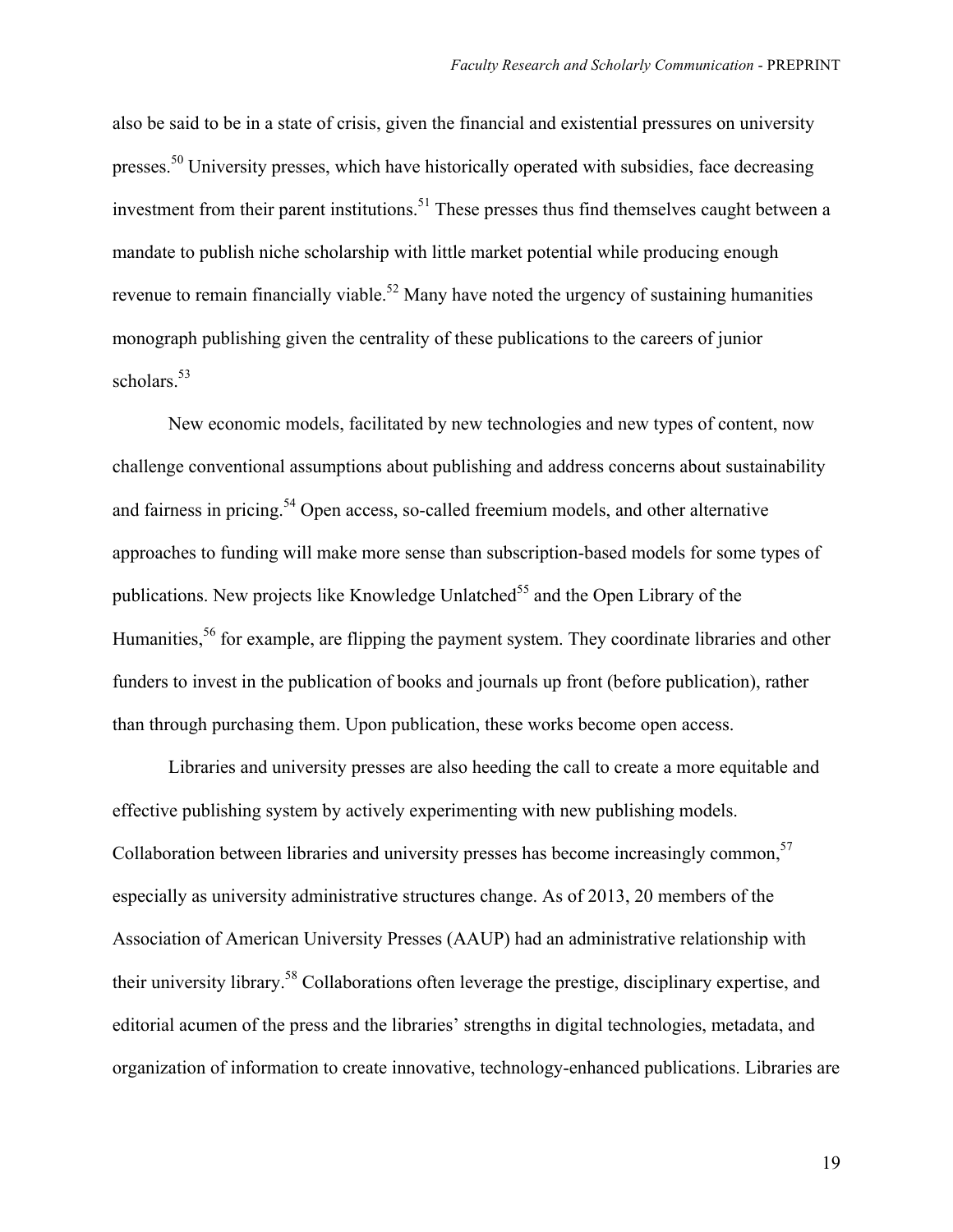also independently taking on the role of publisher, primarily publishing open access journals.<sup>59</sup> Some university presses are part of the library system.

## Conclusion

For almost all sectors of higher education (with the possible exception of community and some small colleges) faculty continue to be judged on their publication record during promotion and tenure review. Librarians should not underestimate the centrality of a faculty member's research to her or his career. Librarians who demonstrate knowledge of the scholarly communications environment of the disciplines of faculty with whom they work will have more credibility with those faculty. Being able to advise junior faculty on such issues as selection of publications to which to submit manuscripts, journal impact factors, intellectual property issues, and data curation requirements related to federal or other grants can lead to relationships in which faculty begin to understand the depth of librarians' knowledge and skill set. The traditions of scholarly communication are inherent to the culture of each discipline and to higher education as a whole. Changing those traditions and the perspectives faculty bring to them, as a result of the opportunities and challenges of the digital environment, continues and will take place at a different pace for each discipline.

Academic libraries of all types face the challenge of meeting faculty expectations, which often prioritize maintaining traditional collections and services, while simultaneously developing new infrastructure and support services for digital scholarship. Since few academic libraries have the financial resources to expand their staff, this means examining priorities for the work of librarians, participating in training for new skills, and reconfiguring positions for new types of responsibilities when filling vacancies. Librarians may find that contrary to expectations, senior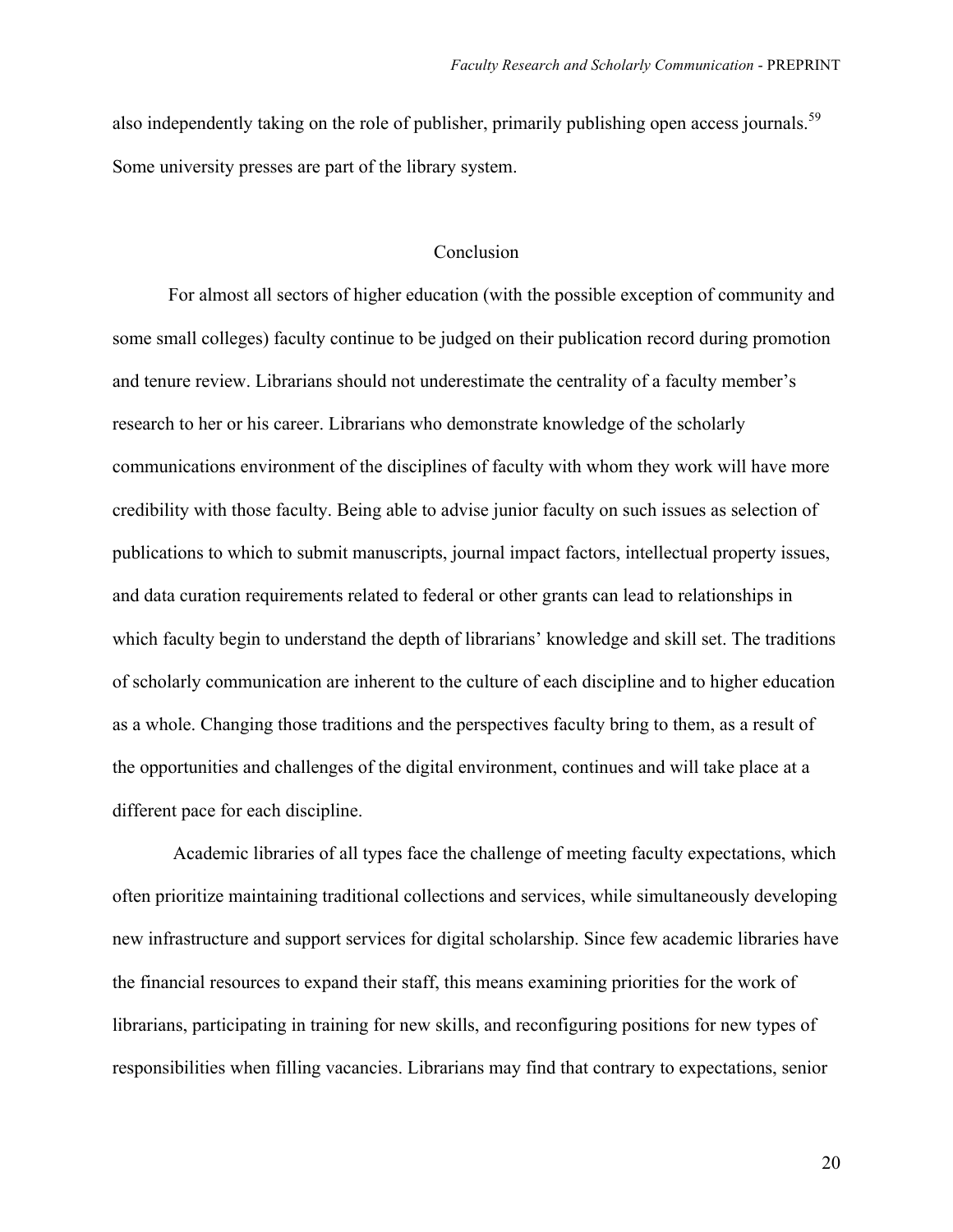faculty are most likely to create new forms of digital scholarship since junior faculty tend to create traditional works and publish in standard venues as a result of promotion and tenure pressures.<sup>60</sup> The new roles of librarians include librarians as publishers, working with faculty to address the need to provide both more affordable and accessible venues for publishing and an infrastructure for the publication of new forms of scholarship.

## Discussion Questions

- 1. Are the current methods of evaluating faculty research output fair? What are the promises (and potential pitfalls) of alternatives, such as altmetrics?
- 2. Should data sets, digital humanities projects, and other new forms of scholarship count in faculty tenure and promotion decisions? Why or why not?
- 3. Many have questioned the efficacy and value of current methods of peer review. What do you see as the strengths and weaknesses of blind peer review? What about open or so-called crowd-sourced peer review?
- 4. Libraries are increasingly adopting the role of publisher. Why do libraries choose this role? What skills might librarians bring to publishing and what skills might they lack?

#### Assignment

You are a librarian at a large research institution and a junior faculty member approaches you for advice on where to publish an article. What factors do you suggest to her/him to examine in the selection of a target journal? Identify and expand upon at least three factors he or she should consider.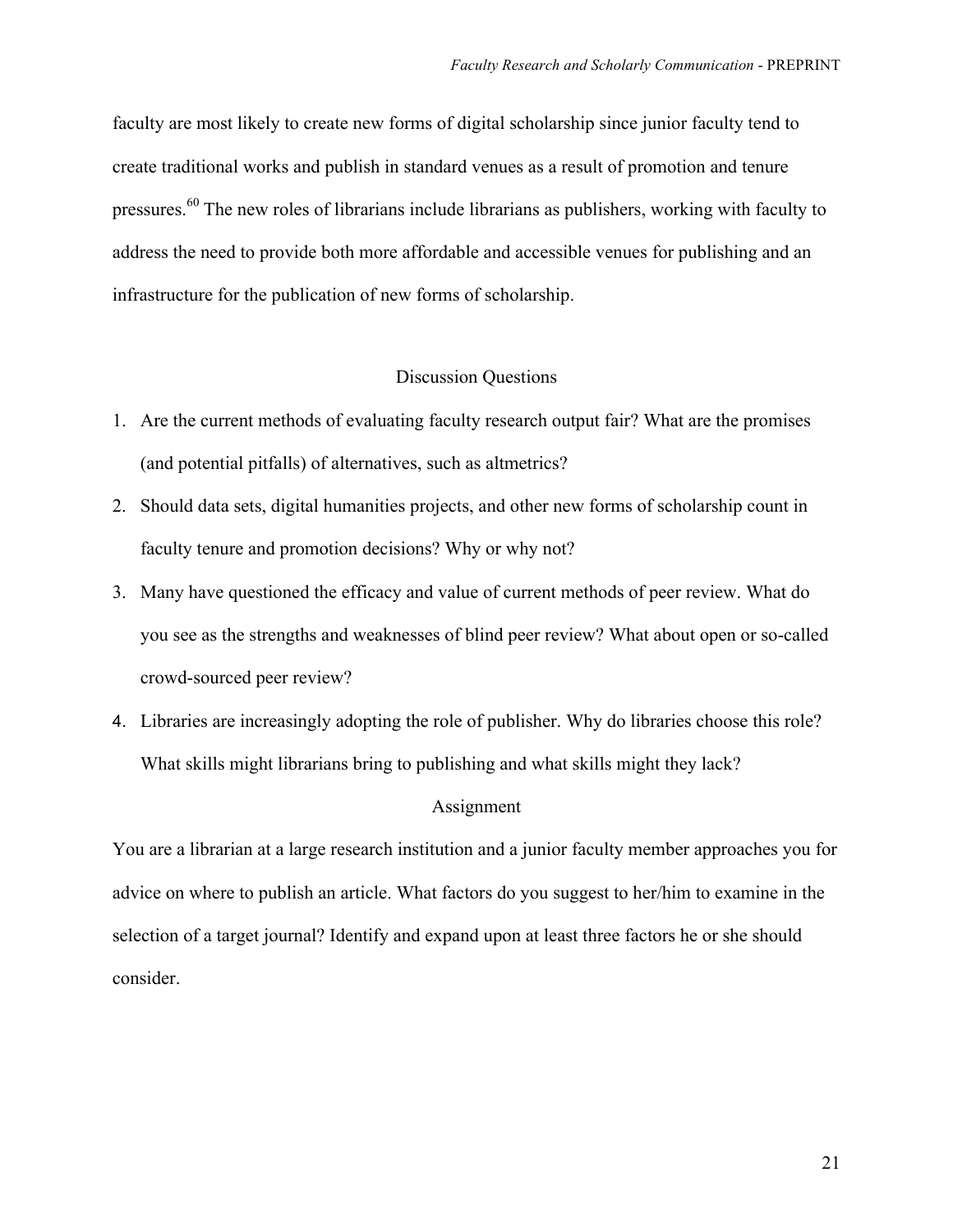# Further Reading

# Journals

- *Journal of Librarianship and Scholarly Communications* (http://jlsc-pub.org/)
- *Journal of Electronic Publishing* (http://www.journalofelectronicpublishing.org/)
- *Learned Publishing* (http://www.alpsp.org/Learned-Publishing)

# Monographs and Reports

- *Planned Obsolescence*, Kathleen Fitzpatrick
- *Scholarly Communication for Librarians*, Heather Morrison
- *Common Ground at the Nexus of Information Literacy and Scholarly Communication*, Stephanie Davis-Kahl and Merinda Kaye Hensley
- *Getting the Word Out: Academic Libraries as Scholarly Publishers*, edited by Maria Bonn and Mike Furlough
- *Library Scholarly Communication Programs: Legal and Ethical Considerations,* Isaac Gilman
- Ithaka S+R US Faculty Survey 2012 (or may be able to add 2014 by time of publication)
- John J. Regazzi, *Scholarly Communications*: *A History from Content as King to Content as Kingmaker*

# Blogs and Websites

- *The Scholarly Kitchen* (http://scholarlykitchen.sspnet.org/)
- *Scholarly Communications @ Duke* (http://blogs.library.duke.edu/scholcomm/)
- *Scholarly Communication Lab at Dartmouth* (http://sites.dartmouth.edu/scholarlycommunication-lab/)
- *Digital Scholarship* (http://www.digital-scholarship.org/)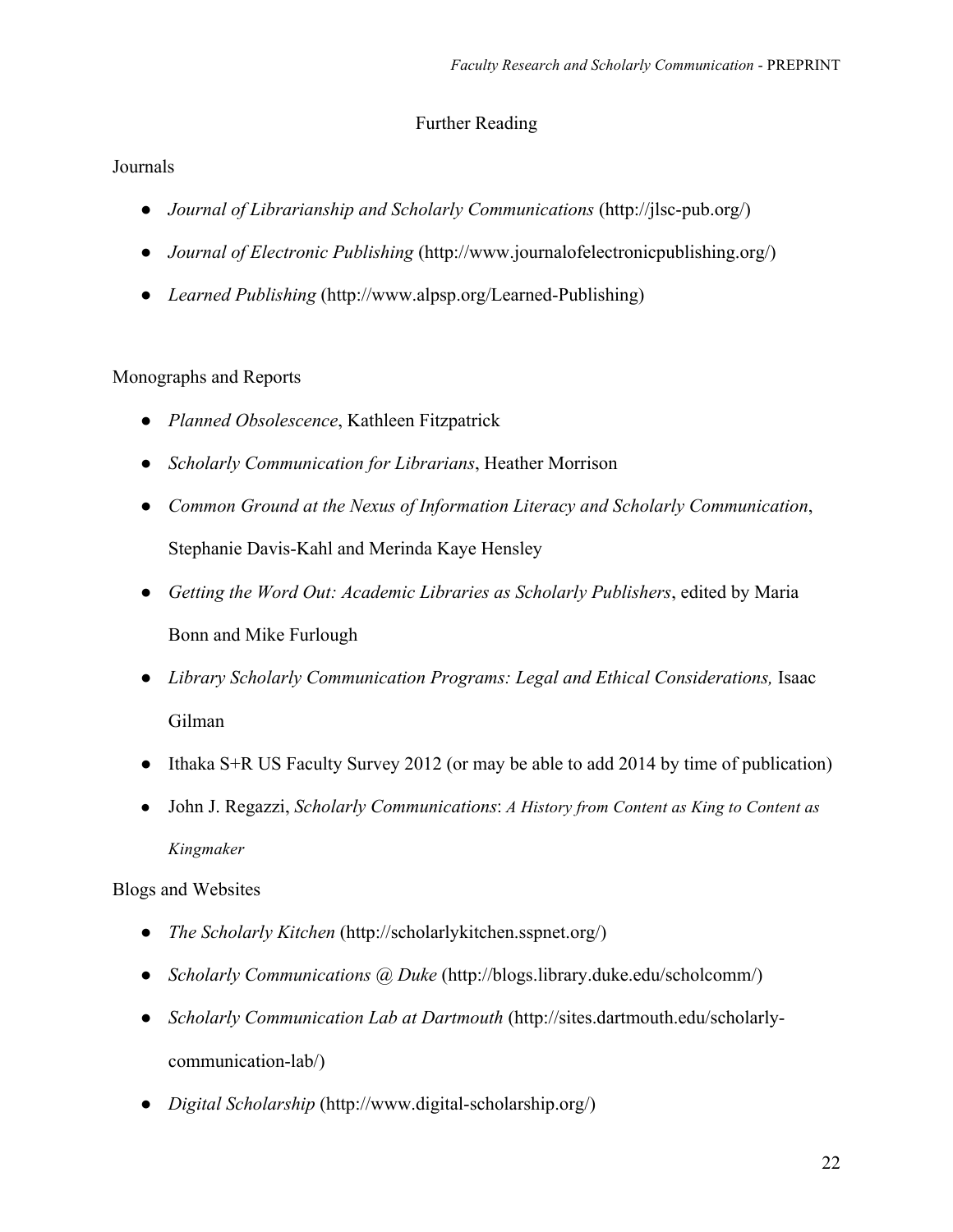- SPARC (http://sparcopen.org/)
- ACRL Scholarly Communication Toolkit (http://acrl.ala.org/scholcomm/)

**Notes** 

 $^2$  http://crl.acrl.org/content/50/3/277.full.pdf (p. 286).

<sup>3</sup> Association of College & Research Libraries. *Framework for Information Literacy for Higher*

 $^2$  http://crl.acrl.org/content/50/3/277.full.pdf (p. 286).

<sup>3</sup> Association of College & Research Libraries. *Framework for Information Literacy for Higher Education.* 2015. http://www.ala.org/acrl/standards/ilframework

 $^4$  http://www.sr.ithaka.org/wp-content/uploads/2015/08/4.13.1.pdf (p. 15).

 $5$  http://paulcourant.net/2007/11/23/why-i-hate-the-phrase-scholarly-communication/.

<sup>6</sup> https://net.educause.edu/ir/library/pdf/ERM001B.pdf.

<sup>7</sup> Charles B. Osburn, "The Structuring of the Scholarly Communication System," *College &* 

*Research Libraries* 50, no. 3 (1989): 277-86, http://crl.acrl.org/content/50/3/277.full.pdf.

<sup>8</sup> A. Zuccala, "Modeling the Invisible College," *Journal of the American Society for Information* 

*Science and Technology* 57, no. 2 (2006): 152–168, doi:10.1002/asi.20256.

 $9$  http://journals.plos.org/plosone/article?id=10.1371/journal.pone.0127502#pone-0127502-g001.

<sup>10</sup> http://www.aaupnet.org/about-aaup/about-university-presses.

<sup>11</sup> http://scholarlykitchen.sspnet.org/2014/09/24/the-role-of-scholarly-societies/.

<sup>12</sup> http://www.librarypublishing.org/resources/directory/lpd2016.

<sup>1</sup> http://www.ala.org/acrl/publications/whitepapers/principlesstrategies.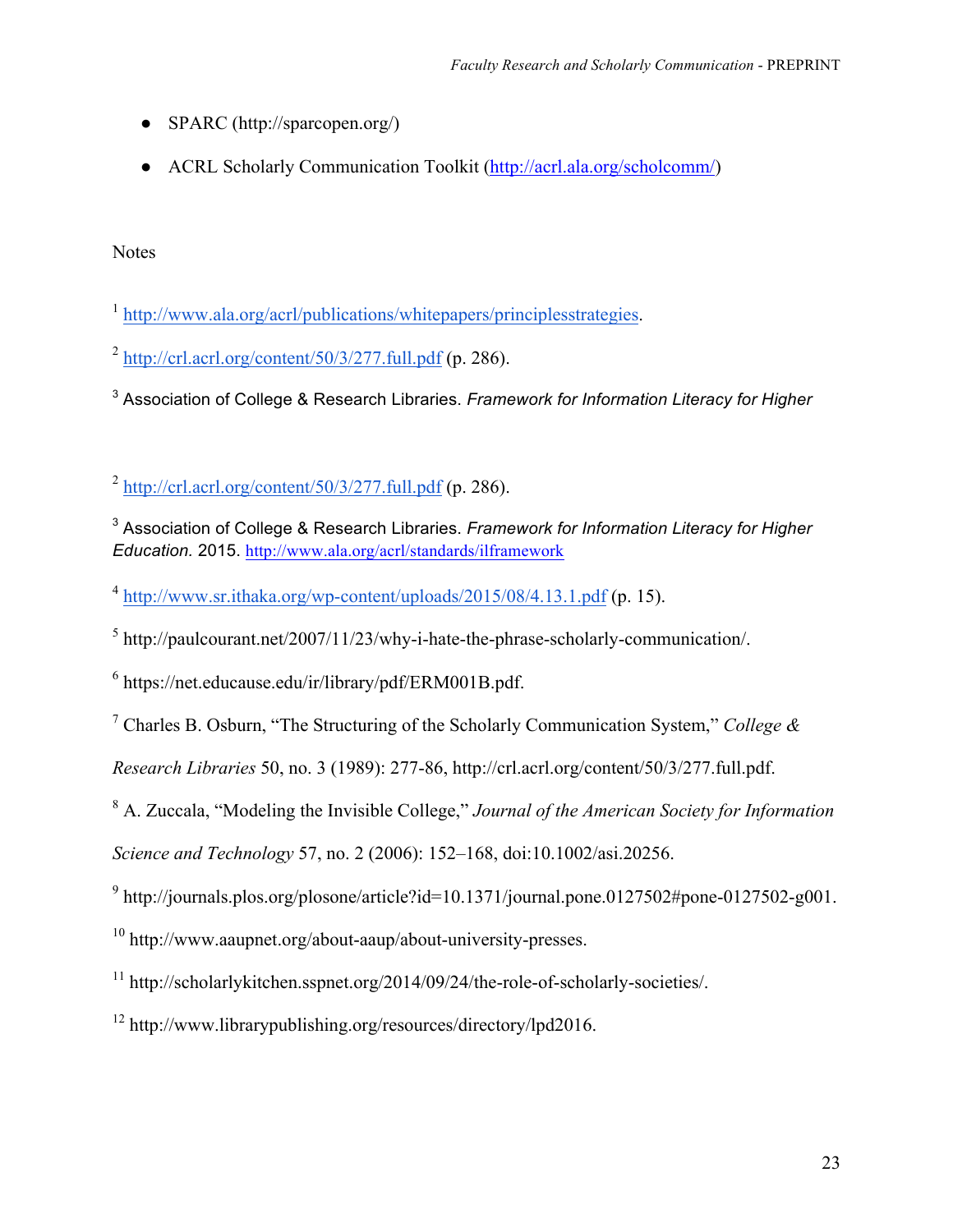$13$  Kent Anderson describes nearly 100 specific activities that publishers undertake in Kent Anderson, "96 Things Publishers Do," *The Scholarly Kitchen* (blog), Feb. 1, 2016, http://scholarlykitchen.sspnet.org/2016/02/01/guest-post-kent-anderson-updated-96-thingspublishers-do-2016-edition/.

 $14$  http://www.stm-assoc.org/2015\_02\_20\_STM\_Report\_2015.pdf.

<sup>15</sup> A useful overview of the history of peer review can be found in Ann C. Weller, *Editorial Peer Review: Its Strengths and Weaknesses*, ASIST Monograph Series (Medford, NJ: Information Today, 2001).

<sup>16</sup> Susan van Rooyen, Fiona Godlee, Stephen Evans, Nick Black, and Richard Smith, "Effect of Open Peer Review on Quality of Reviews and on Reviewers' Recommendations: A Randomised Trial," *BMJ* 318 (January 2, 1999): 26, doi:http://dx.doi.org/10.1136/bmj.318.7175.23.

<sup>17</sup> Retraction Watch, "The Top Ten Retractions of 2015," *The Scientist,* December 23, 2015,

http://www.the-scientist.com/?articles.view/articleNo/44895/title/The-Top-10-Retractions-of-2015/.

<sup>18</sup> Paul Ginsparg, "Can Peer Review Be Better Focused?" Cornell University Department of Computer Science, March 13, 2003,

http://www.cs.cornell.edu/~ginsparg/physics/blurb/pg02pr.html.

<sup>19</sup> S. Harnad, "Crowd-sourced Peer Review: Substitute or Supplement for the Current Outdated System?" *LSE Impact Blog* (blog), August 21, 2014,

http://openaccess.eprints.org/index.php?/archives/1121-Crowd-Sourced-Peer-Review-Substituteor-Supplement.html.

 $20$  For an in-depth examination of differences and commonalities of research across disciplines, see Diane Harley et al., *Assessing the Future Landscape of Scholarly Communication: An*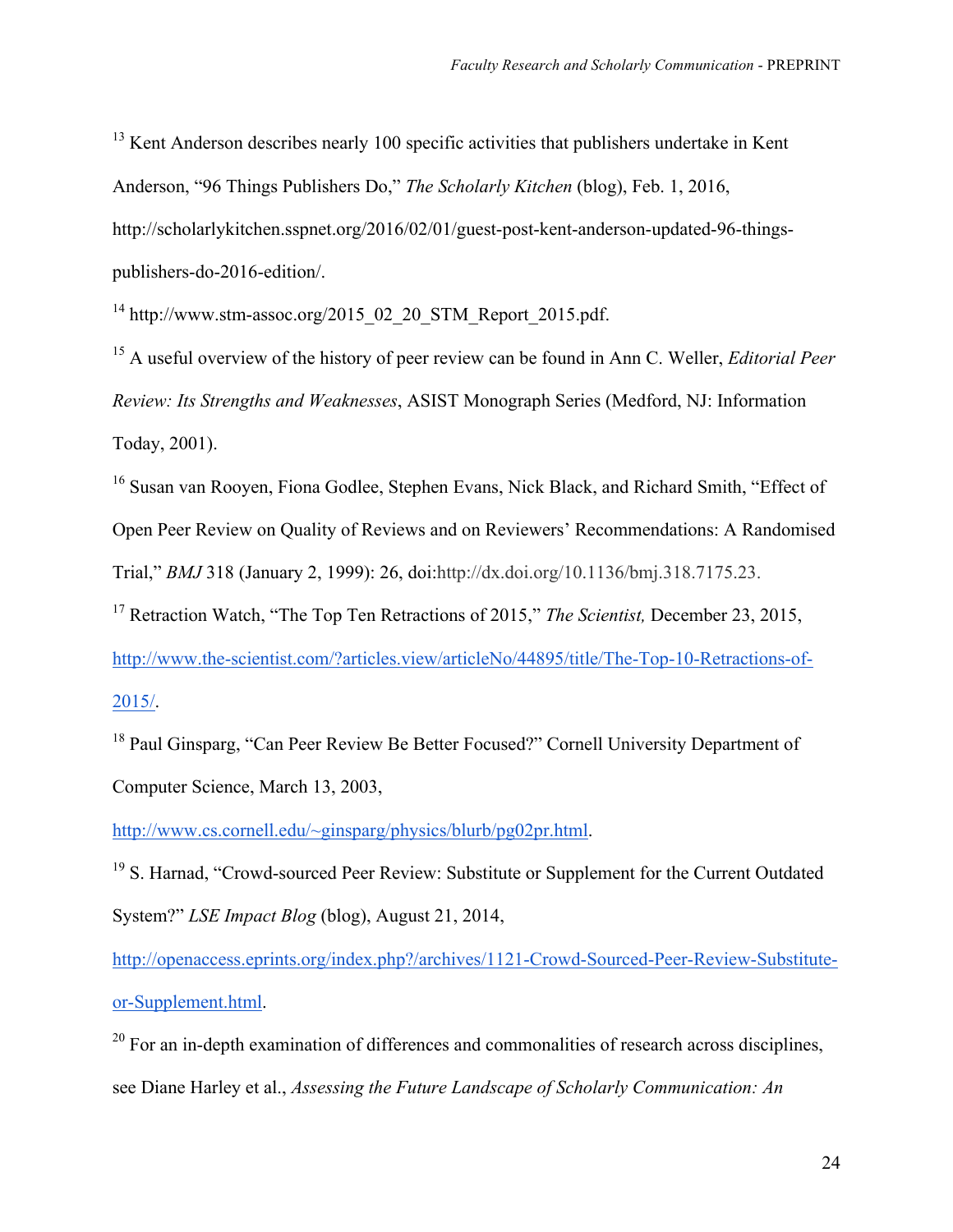*Exploration of Faculty Values and Needs in Seven Disciplines* - *Executive Summary* (UC

Berkeley: Center for Studies in Higher Education, 2010),

http://escholarship.org/uc/item/0kr8s78v.

<sup>21</sup> American Academy of Arts  $\&$  Sciences, Humanities Indicators. Research and Development

Expenditures at Colleges and Universities, last updated January, 2016,

http://humanitiesindicators.org/content/indicatordoc.aspx?i=86.

<sup>22</sup> "The Thomson Reuters Impact Factor," originally published in the Current Contents print edition, June 20, 1994, http://wokinfo.com/essays/impact-factor/.

<sup>23</sup> J. E. Hirsch, "An Index to Quantify an Individual's Scientific Research Output," *Proceedings of the National Academy of Science USA* 102, no. 46 (November 15, 2005): 16569-16572, http://www.ncbi.nlm.nih.gov/pmc/articles/PMC1283832/.

<sup>24</sup> Carl T. Bergstrom, Jevin D. West, and Marc A. Wiseman, "The Eigenfactor<sup>TM</sup> Metrics,"

*Journal of Neuroscience* 28, no. 45 (November 5, 2008):11433-11434,

http://www.jneurosci.org/content/28/45/11433.short.

<sup>25</sup> Heather Piwowar and Jason Priem, "Altmetrics: What, Why, and Where?" *Bulletin of the* 

*Association for Information Science and Technology*, Special Section, 39, no. 4 (April/May,

2013): 8-9, http://www.arl.org/focus-areas/scholarly-communication/scholarly-

impact#.VsyvLykZ1w4. Note: this special section contains a number of useful articles on the topic of altmetrics.

<sup>26</sup> Gunther Eysenbach, "Citation Advantage of Open Access Articles," *PLoS Biol* 4, no. 5 (2006: e157, doi:10.1371/journal.pbio.0040157.

 $27$  Jeffrey Beall publishes a list of "potential, possible, or probable scholarly open-access publishers" on his website Scholarly Open Access, last updated April 16, 2016,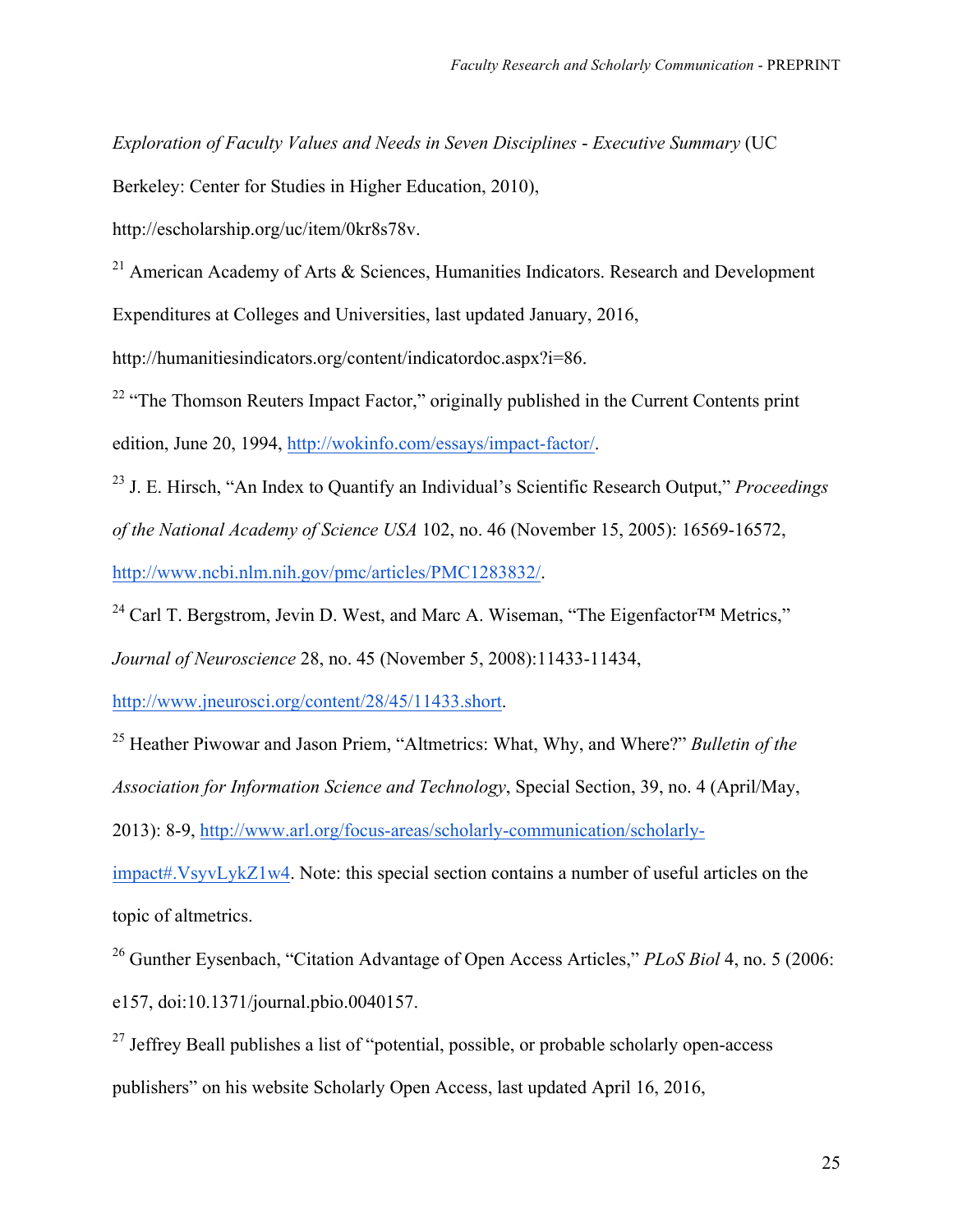https://scholarlyoa.com/publishers/; his list has sparked some controversy but raises legitimate issues about predatory publishers.

<sup>28</sup> B. P. Abbott et al., "Observation of Gravitational Waves from a Binary Black Hole Merger," *Physical Review Letters* 116, no. 061102 (February 12, 2016),

doi:10.1103/PhysRevLett.116.061102.

<sup>29</sup> Amy Brand, Liz Allen, Micah Altman, Marjorie Hlava, and Jo Scott, "Beyond Authorship: Attribution, Contribution, Collaboration, and Credit," *Learned Publishing* 28 (April 2015): 151– 155, doi:10.1087/20150211.

<sup>30</sup> Heather Sarsons, "Gender Differences in Recognition for Group Work" (working paper,

Harvard University, Cambridge, December 3, 2015),

http://scholar.harvard.edu/sarsons/publications.

<sup>31</sup> For example, see Columbia University Real? Virtual: Representing Architectural Time and Space, http://www.learn.columbia.edu/ha/html/medieval.html.

<sup>32</sup> U.S. National Institutes of Health, All About the Human Genome Project (HGP), last updated October 1, 2015, https://www.genome.gov/10001772.

<sup>33</sup> The Sloan Digital Sky Survey: Mapping the Universe, accessed February 23, 2016, http://www.sdss.org/.

<sup>34</sup> Committee on Information Technology, "Guidelines for Evaluating Work in Digital Humanities and Digital Media," Modern Language Association, revised January, 2012, https://www.mla.org/About-Us/Governance/Committees/Committee-Listings/Professional-Issues/Committee-on-Information-Technology/Guidelines-for-Evaluating-Work-in-Digital-Humanities-and-Digital-Media.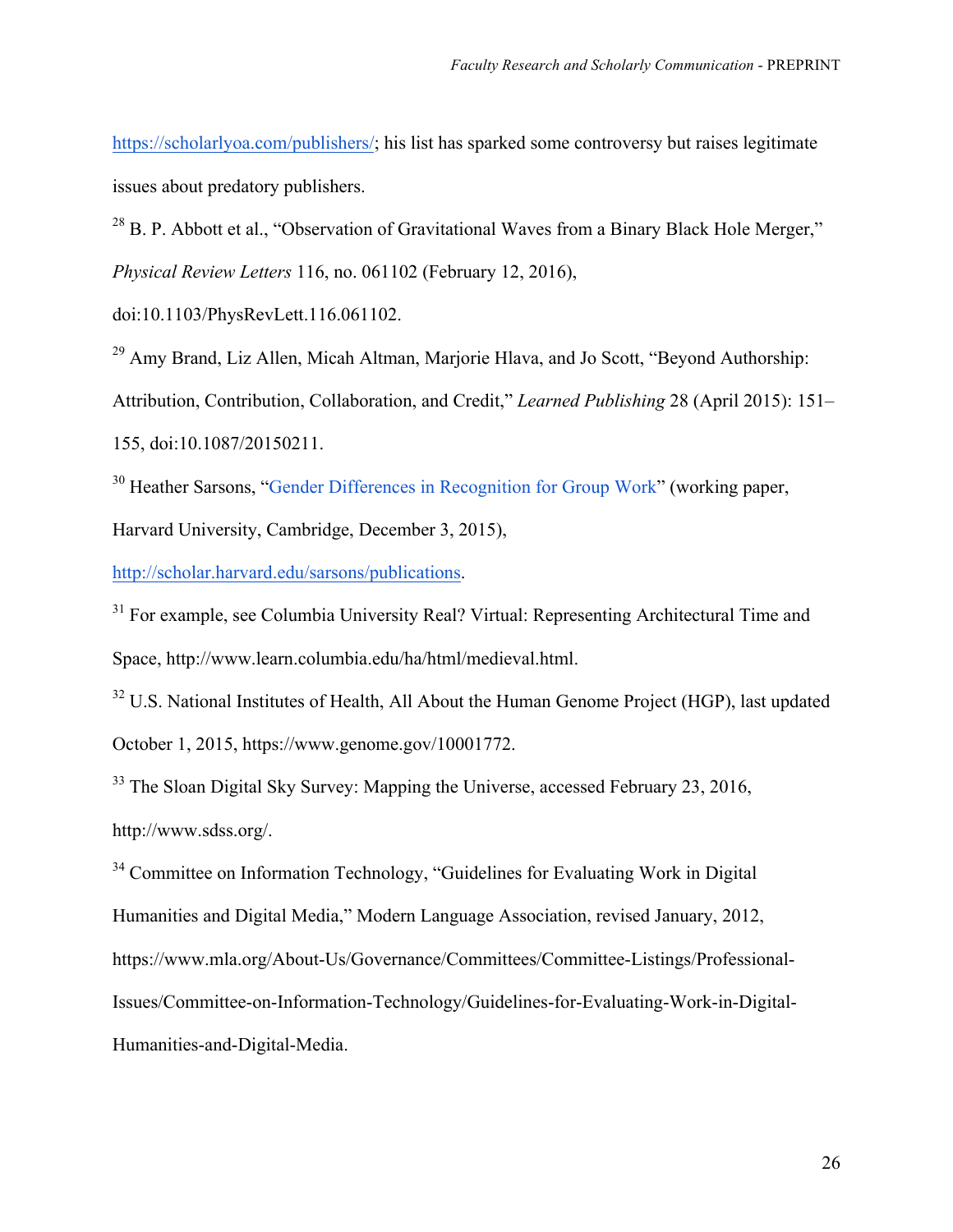<sup>35</sup> Scholarly communications librarians typically have an MLIS with coursework and field experience that focuses on copyright, intellectual property, institutional repositories, and open access, among other areas. Some scholarly communications librarians have a JD instead of or in addition to their MLIS, reflecting deeper expertise in copyright and intellectual property.

<sup>36</sup> Martha Kyrillidou et al., "Monograph & Serial Costs in ARL Libraries, 1986-2011," *ARL* 

*Statistics 2010-11* (Washington, DC: Association of Research Libraries, 2012),

http://www.arl.org/focus-areas/statistics-assessment/statistical-trends#.Vt2bfykZ1w4.

<sup>37</sup> Ross Housewright, Roger C. Schonfeld, and Kate Wulfson, *Ithaka S+R US Faculty Survey 2012*, April, 2013, http://www.sr.ithaka.org/publications/us-faculty-survey-2012/.

<sup>38</sup> Sarah Buck Kachaluba, Jessica Evans Brady, and Jessica Critten, "Developing Humanities Collections in the Digital Age: Exploring Humanities Faculty Engagement with Electronic and Print Resources," *College & Research Libraries* 75, no. 1 (January, 2014): 91-108.

<sup>39</sup> Housewright et al., *Faculty Survey 2012*, 31. The survey also provides insight into the particular ways that faculty use e-books and their preferences for one format over another based on the intended use.

<sup>40</sup> Housewright et al., *Faculty Survey 2012,* 36.

<sup>41</sup> Brian Lavoie, Eric Childress, Ricky Erway, Ixchel Faniel, Constance Malpas, Jennifer Schaffner, and Titia van der Werf, *The Evolving Scholarly Record* (Dublin, OH: OCLC Research, 2014).

http://www.oclc.org/content/dam/research/publications/library/2014/oclcresearch-evolvingscholarly-record-2014.pdf. An earlier work, focusing on the sciences, also discussed some of these issues, including the notion that the scholarly record itself could become a source of computation; see Clifford A. Lynch, "Jim Gray's Fourth Paradigm and the Construction of the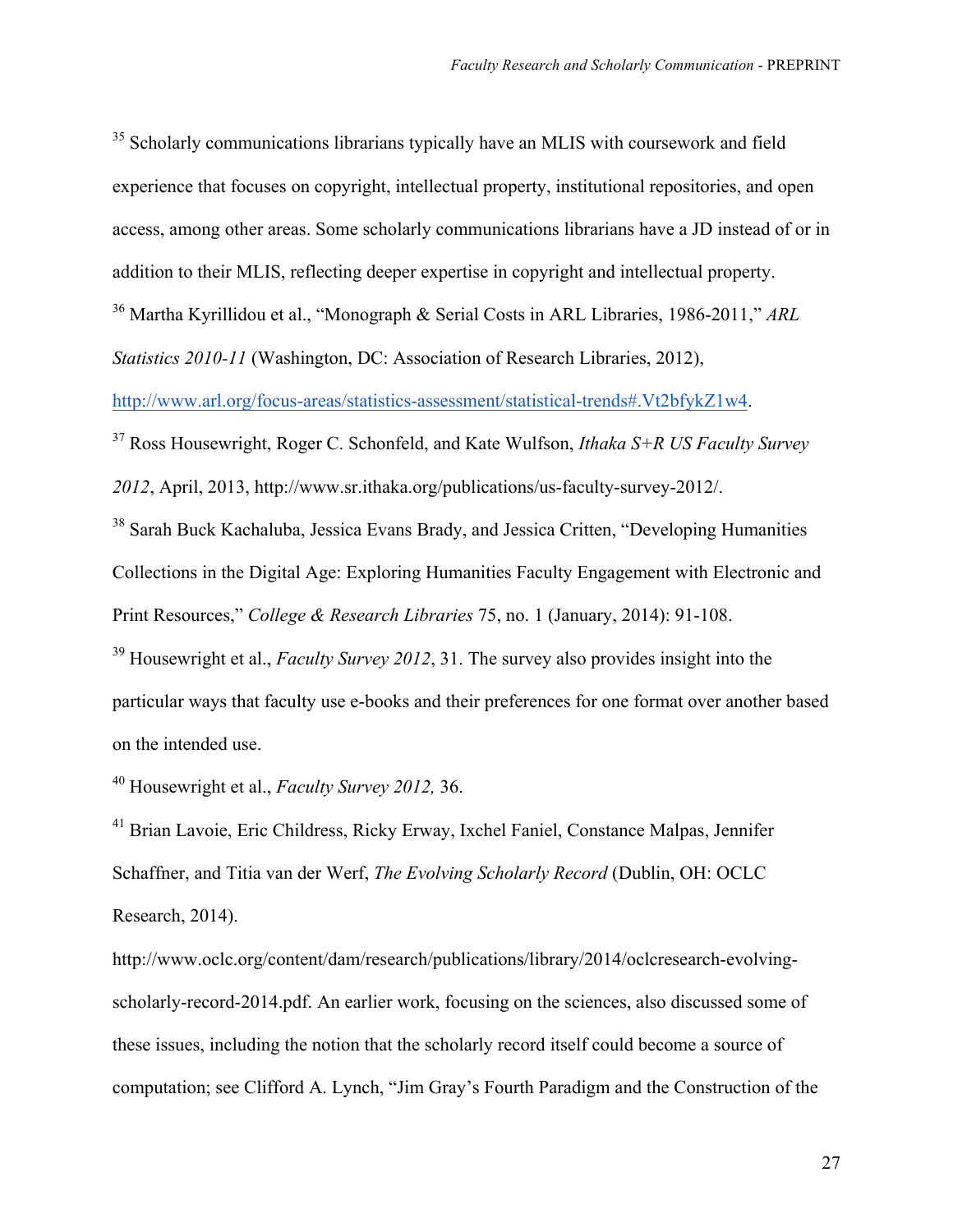Scientific Record," in *The Fourth Paradigm: Data-Intensive Scientific Discovery*, edited by Tony Hey, Stewart Tansley, and Kristin Tolle, 177-183 (Redmond, WA: Microsoft Research, 2009), http://research.microsoft.com/en-us/collaboration/fourthparadigm/.

<sup>42</sup> Joan K. Lippincott and Diane Goldenberg-Hart, Digital Scholarship Centers: Trends & Good Practice, December, 2014, https://www.cni.org/events/cni-workshops/digital-scholarshipcenters-cni-workshop.

<sup>43</sup> In the Memorandum "Expanding Public Access to the Results of Federally Funded Research," issued on February 22, 2013, the White House mandated that publications and data that are the results of federally funded research needed to be available to the public, generally within one year of publication. A helpful overview can be found on the SPARC

Website: http://sparcopen.org/our-work/2013-executive-directive/.

<sup>44</sup> Housewright et al., *Faculty Survey 2012,* 42.

<sup>45</sup> Ibid.*,* 44.

<sup>46</sup> https://www.theguardian.com/science/2012/apr/24/harvard-university-journal-publishersprices.

<sup>47</sup> https://apps.mla.org/pdf/schlrlypblshng.pdf.

http://www.unc.edu/scholcomdig/whitepapers/panitch-michalak.html.

<sup>48</sup> Stanley Chodorow, "Scholarship and Scholarly Communication in the Electronic Age,"

*Educause Review* 35 (2000): 86-93, https://net.educause.edu/ir/library/pdf/ERM001B.pdf.

<sup>49</sup> http://mcpress.media-commons.org/plannedobsolescence/five-the-university/profit-publishingand-the-university-mission/.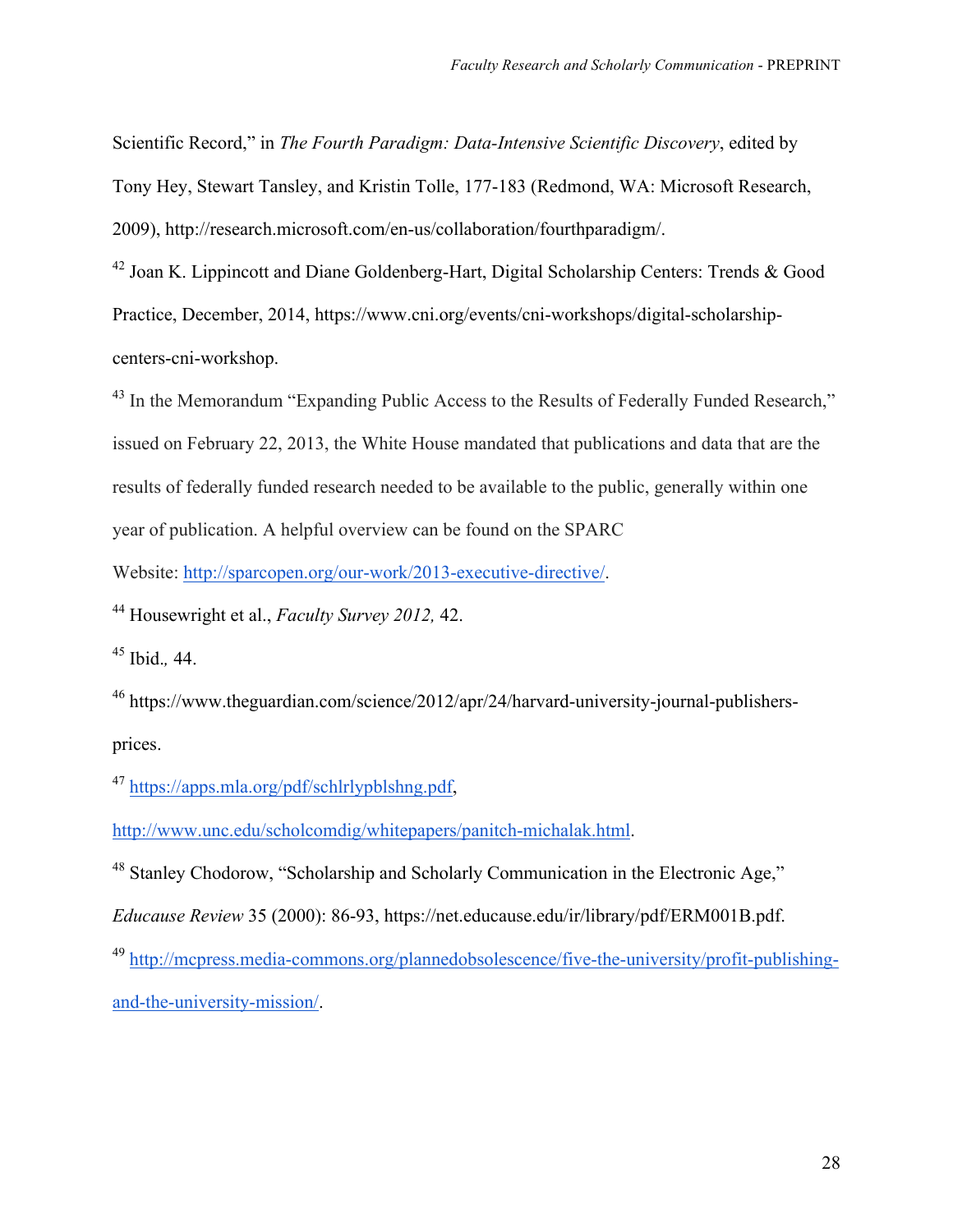<sup>50</sup> Colin Steele, "Scholarly Monograph Publishing in the 21st Century: The Future More Than Ever Should Be an Open Book," *Journal of Electronic Publishing* 11, no. 2 (2008): 1-14, doi:10.3998/3336451.0011.201.

 $<sup>51</sup>$  Paul Courant identifies the tension between universities' interest in the public good and in</sup> advancing scholarship generally, and their local financial interests. Most university presses expressly avoid publishing scholarship authored by faculty on their campuses. University presses may therefore have difficulty convincing campus administrators of the press's value to the campus mission. Furthermore, given that most universities do not operate presses, those that do may feel they contribute disproportionately to supporting scholarly communications. University presses frequently refer to this as the free-rider problem. For more, see Paul Courant, "What Might Be in Store for Universities' Presses," *Journal of Electronic Publishing* 13, no. 2 (2010), doi: http://dx.doi.org/10.3998/3336451.0013.206.

<sup>52</sup> Steele, "Scholarly Monograph."

 $53$  For a thorough analysis of the state of affairs in humanities publishing, see Kathleen

Fitzpatrick, *Planned Obsolescence: Publishing, Technology, and the Future of the Academy*

(New York: NYU Press, 2011), http://mcpress.media-

commons.org/plannedobsolescence/introduction/undead/.

<sup>54</sup> University Publishing in the Digital Age, 14.

<sup>55</sup> https://www.google.com/?ion=1&espy=2#q=knowledge%20unlatched.

<sup>56</sup> https://www.openlibhums.org/.

<sup>57</sup> http://www.aaupnet.org/images/stories/data/librarypresscollaboration\_report\_corrected.pdf.